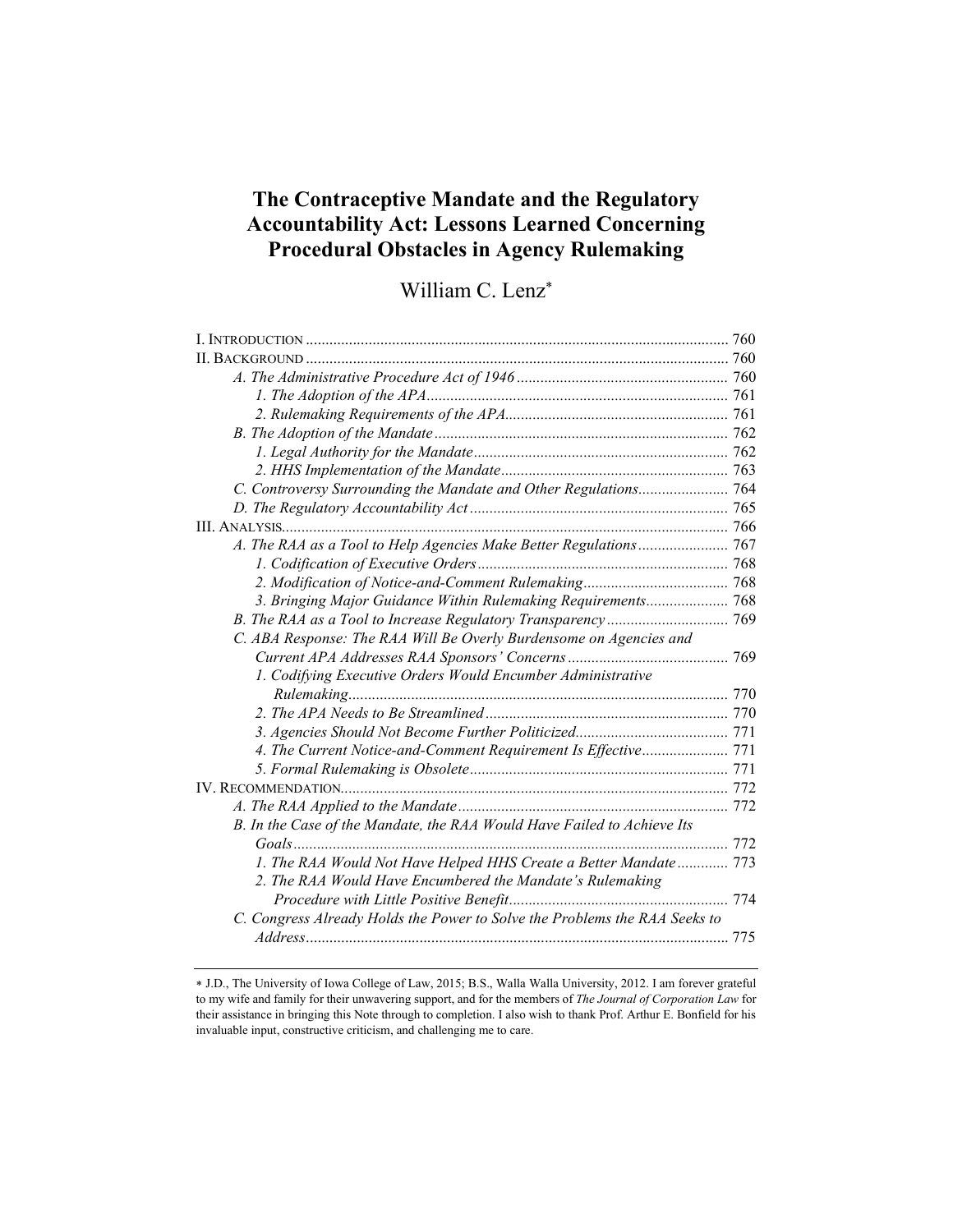V. CONCLUSION .............................................................................................................. 775

#### I. INTRODUCTION

When Congress enacted the Affordable Care Act (ACA) in 2010, a raging national debate began over its legitimacy and impact. Central to this debate is the role of government and whether regulations have become too broad, making compliance overly burdensome. One of the ACA's most controversial regulations is the contraceptive mandate, which requires insurance providers to cover contraceptives. The dispute surrounding the mandate offers observers the chance to evaluate an important part of our legal system: administrative rulemaking.

Opponents of government regulation often argue that agency rulemaking should be limited by more procedural requirements than those already delineated in the Administrative Procedure Act  $(APA)$ .<sup>1</sup> These opponents of government regulation argue that additional rulemaking procedures are necessary to make the rulemaking process more transparent and inhibit the creation of unnecessarily burdensome regulations.2 To these ends, members of Congress have proposed the Regulatory Accountability Act (RAA), a bill that would significantly amend the procedural rulemaking requirements of the APA. $3$ 

The implementation of the contraceptive mandate in the ACA provides an example of the effectiveness of the APA. While this Note does not offer any position on the soundness of the contraceptive mandate as a matter of policy, it seeks to analyze the procedure of its implementation. This analysis will be used to test the strength of the current APA and note the differences the RAA would have made in the mandate's creation. Ultimately, this Note concludes that Congress should not adopt the RAA because it would create more complications than it would resolve.

#### II. BACKGROUND

This Part first discusses the history of the APA, including the impact of its requirements on agency rulemaking. This Part then outlines the procedure that the Department of Health and Human Services (HHS) followed in implementing the contraceptive mandate (Mandate). Next, this Part summarizes the controversy surrounding the Mandate, including constitutional challenges that culminated in a circuit split and Supreme Court decision. Finally, this Part examines the recently proposed RAA and how it would reform the APA.

# A. The Administrative Procedure Act of 1946

Among other provisions, the APA establishes rulemaking procedures for federal agencies.4 This Note is specifically concerned with the rulemaking aspect of the APA

 <sup>1.</sup> See infra Part II.D (describing the proposed Regulatory Accountability Act and the additional procedural requirements it would impose on administrative rulemaking).

 <sup>2.</sup> Id.

 <sup>3.</sup> Id.

 <sup>4.</sup> See generally Administrative Procedure Act of 1946, Pub. L. No. 79-404, 60 Stat. 237 (1946) (codified at 5 U.S.C. §§ 551, 553–59, 701–06) [hereinafter APA] (outlining the procedural requirements agencies must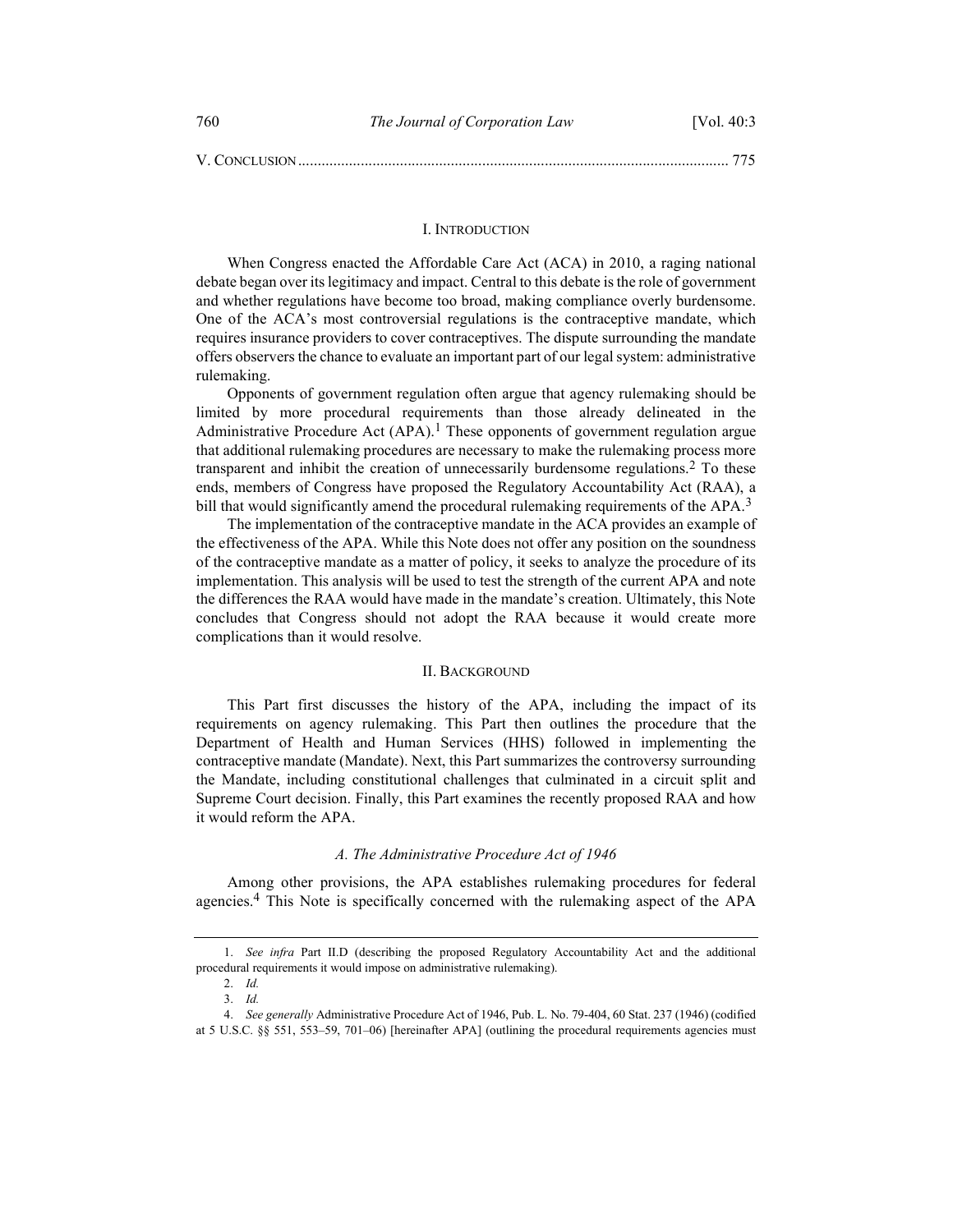contained in Section  $553<sup>5</sup>$ . The following is a brief summary of the history of the APA and its requirements.

#### 1. The Adoption of the APA

In the 1930s, the New Deal "heralded an expanded conception of federal agency involvement in people's lives."6 As Congress expanded agency authority to a multitude of previously unregulated sectors of American life, it became imperative to regulate each agency's procedure and activities.<sup>7</sup> This sparked an intellectual clash that culminated in the adoption of the  $APA<sup>8</sup>$  Some championed the role of agencies in big government as organizations that could deploy neutral scientific expertise to solve problems.<sup>9</sup> Others opposed agencies and their adjudicative function as an unconstitutional power grab from the judicial branch.<sup>10</sup> The enactment of the APA attempted to balance these concerns, and thereby became "a historic compromise" because it accepted the emergence of the administrative state while recognizing the need for legally imposed procedural boundaries that allowed courts to oversee agencies.<sup>11</sup>

## 2. Rulemaking Requirements of the APA

The APA prescribes a set of requirements that an agency must satisfy to create an enforceable rule.<sup>12</sup> There are three main requirements to implement a rule under the APA.<sup>13</sup> First, the agency must give general notice of proposed rulemaking.<sup>14</sup> This general notice must include the time, place, and nature of public rulemaking proceedings, along with the legal authority the agency is proposing the rule under.<sup>15</sup> Notice must also include "either the terms or substance of the proposed rule or a description of the subjects and issues involved."<sup>16</sup> Second, in what is commonly referred to as the comment period, an agency must give "interested persons" a chance to submit "written data, views, or arguments with or without opportunity for oral presentation."<sup>17</sup> Third, the agency must "incorporate in the rules adopted a concise general statement of their basis and purpose."<sup>18</sup> Finally, the APA requires all agencies to allow interested persons "to petition for the issuance, amendment, or repeal of a rule."<sup>19</sup>

meet to create administrative rules and regulations).

 <sup>5.</sup> Id. § 553.

 <sup>6.</sup> GARY LAWSON, FEDERAL ADMINISTRATIVE LAW 188 (2d ed. 2001).

 <sup>7.</sup> Id.

<sup>8.</sup> See Richard A. Posner, The Rise and Fall of Administrative Law, 72 CHI.-KENT L. REV. 953, 954 (1997) (describing the political circumstances surrounding the adoption of the APA).

 <sup>9.</sup> See id. at 953–54 (describing the pro-agency and big government perspective).

<sup>10.</sup> See id. (describing the arguments against the growth of the administrative state).

<sup>11.</sup> Id. at 954 (stating that the APA "signified the acceptance of the administrative state as a legitimate component of the federal lawmaking system, but imposed upon it procedural constraints that have made the administrative process a good deal like the judicial").

 <sup>12.</sup> See generally 5 U.S.C. § 553 (2012) (listing agency rulemaking requirements).

 <sup>13.</sup> Id.

 <sup>14.</sup> Id. § 553(b).

 <sup>15.</sup> Id.

 <sup>16.</sup> Id.

 <sup>17. 5</sup> U.S.C. § 553(c).

 <sup>18.</sup> Id.

 <sup>19.</sup> Id. § 553(e).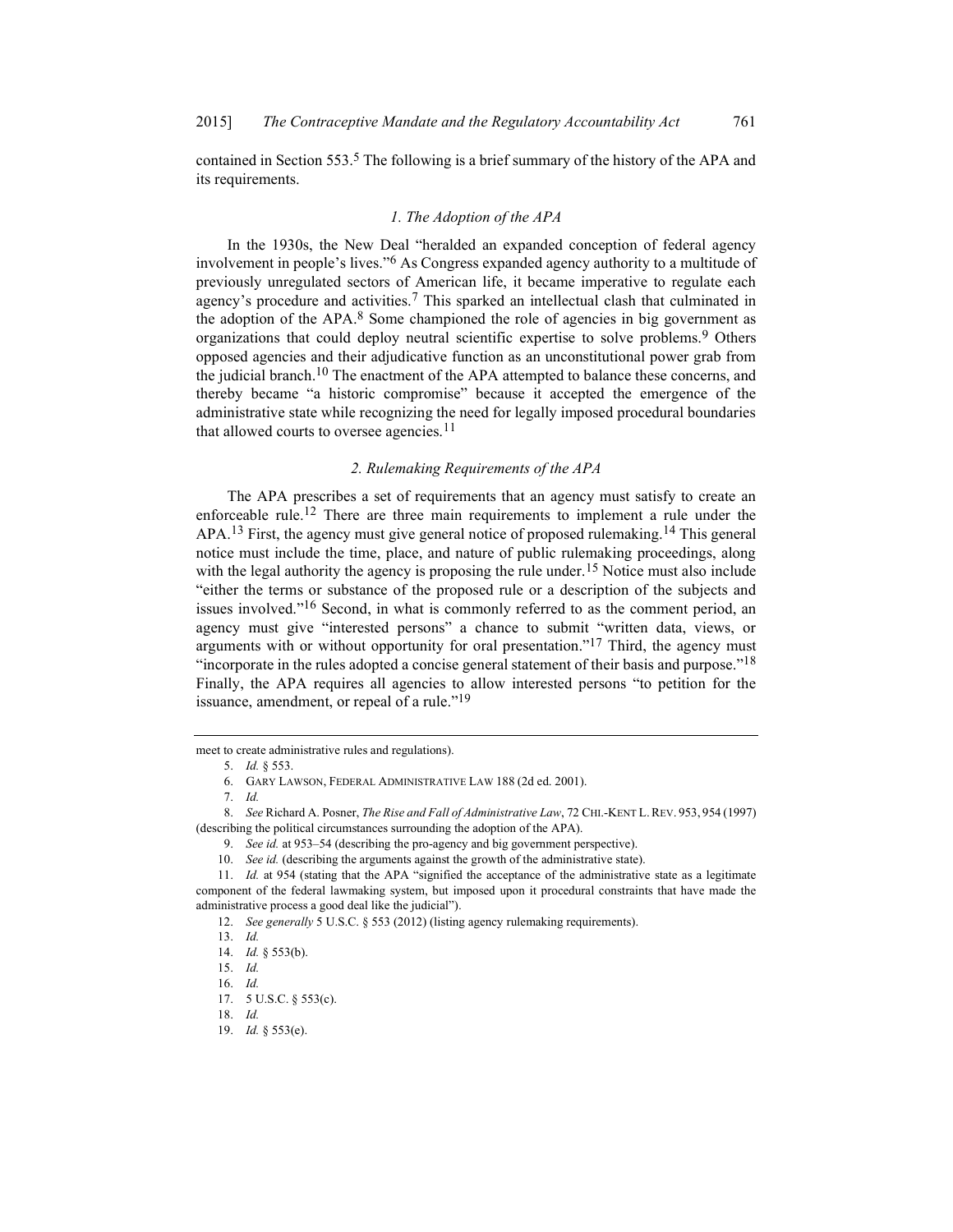Courts have expounded upon the APA's basic rulemaking requirements. For instance, the notice requirement must grant "interested parties a reasonable opportunity to participate in the rulemaking process."<sup>20</sup> For example, it could be unreasonable for an agency to place notice of a considered rule in a footnote in the background section of a rulemaking notice.<sup>21</sup> The courts have also interpreted the notice, comment, and basis requirements to require a kind of conversation between the interested party and the agency: "there must be exchange of views, information, and criticism between interested persons and the agency."<sup>22</sup> This conversation requires that the agency "disclose in detail the thinking that has animated the form of a proposed rule and the data upon which that rule is based."23 Once an interested party takes the opportunity to comment, the comment is useless unless the agency actually responds to the points the comments raised. $24$  In responding, the agency must prove to a reviewing court that the agency has considered every relevant factor.<sup>25</sup> The goal, it seems, is to create a record that enables the reviewing court "to see what major issues of policy were ventilated by the informal proceedings and why the agency reacted to them as it did."<sup>26</sup> The policy behind the notice and comment procedure is to "allow the agency to benefit from the experience and input of the parties who file comments." $27$  The collective experience of a multitude of commenters educates each agency, ensuring that agencies remain well informed when creating regulations.<sup>28</sup>

## B. The Adoption of the Mandate

The adoption of the Mandate has been a complex process since its inception. What follows is a brief history of the Mandate's creation. This Note uses this history as an example to help determine whether the APA remains effective.

### 1. Legal Authority for the Mandate

Section 2713 of the ACA29 amended the Public Health Service Act to include "[c]overage of preventive health services."  $30$  The amendment requires group health plans and health insurance issuers to provide "such additional preventive care and screenings . . . provided for in comprehensive guidelines supported by the Health Resources and Services Administration."31 The Health Resources and Services Administration (HRSA) supports the use of all Food and Drug Administration (FDA) approved contraceptive methods as preventative care, with an exception for "women who are participants or beneficiaries in

 <sup>20.</sup> Fla. Power & Light Co. v. United States, 846 F.2d 765, 771 (D.C. Cir. 1988).

 <sup>21.</sup> See MCI Telecomm. Corp. v. FCC, 57 F.3d 1136 (D.C. Cir. 1995) (holding that the FCC failed to provide adequate notice of its intention to create a regulation where the only mention of such regulation was in a footnote of the background section of the notice).

 <sup>22.</sup> Home Box Office, Inc. v. FCC, 567 F.2d 9, 35 (D.C. Cir. 1977).

 <sup>23.</sup> Id.

 <sup>24.</sup> Id. at 35–36.

 <sup>25.</sup> Id. at 36.

 <sup>26.</sup> Id.

 <sup>27.</sup> Chocolate Mfgs. Ass'n. v. Block, 755 F.2d 1098, 1103 (4th Cir. 1985).

 <sup>28.</sup> Id.

 <sup>29.</sup> Patient Protection and Affordable Care Act of 2010, Pub. L. 111-148, 124 Stat. 119 (2010) (codified at 42 U.S.C. § 18001) [hereinafter ACA].

 <sup>30.</sup> ACA § 2713, 124 Stat. 131 (codified at 42 U.S.C. § 300gg-13).

 <sup>31.</sup> Id.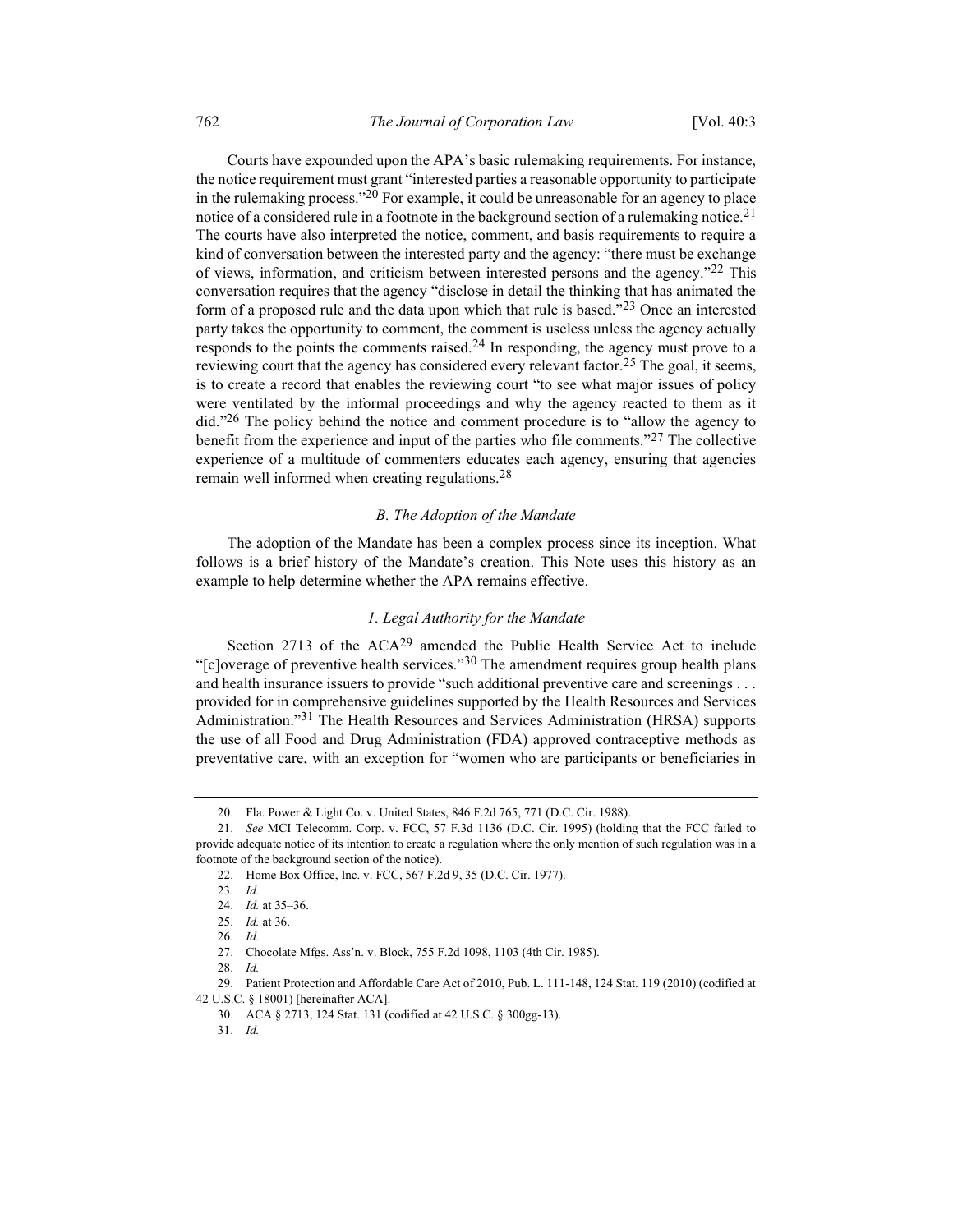group health plans sponsored by religious employers."<sup>32</sup>

## 2. HHS Implementation of the Mandate

HHS first implemented the Mandate portion of Section 1001 of the ACA in an interim rule it released on July 19, 2010.<sup>33</sup> The interim rule required group health plans and group or individual health insurers to provide preventative care that HRSA supported, including FDA-approved contraceptives.<sup>34</sup> The Office of Management and Budget estimated the rule would have an annual cost on the economy of \$100 million.<sup>35</sup> The interim rule did not include any exception for religiously affiliated organizations.<sup>36</sup> On August 3, 2011, when substantial resistance to this rule arose due to the potential consequences it would have on those organizations opposing contraceptives on religious grounds,  $37$  HHS delayed its timetable to implement the final regulation, amended the interim rule, and sought further input.<sup>38</sup> The amended rule exempted "certain religious employers" from the Mandate who met a four-prong test: the employer must "(1) ha[ve] the inculcation of religious values as its purpose; (2) primarily employ[] persons who share its religious tenets; (3) primarily serve[] persons who share its religious tenets; and (4) [be] a non-profit organization."39 This amendment contained a statement waiving the ordinarily APA-required delay in implementation of the revised rule: interested parties had already had an opportunity to comment on the original rule (because of the July 19, 2010 notice required by the APA) and delaying implementation would be impractical under the circumstances.  $40$ 

On January 20, 2012, HHS Secretary Kathleen Sebelius first announced the intention of HHS to create the final Mandate.<sup>41</sup> HHS provided formal notice of its proposed Mandate on March 21, 2012.<sup>42</sup> The notice included a request for comments regarding the means of accommodating organizations that object to the coverage of contraceptive services while ensuring contraceptive coverage for plan participants.<sup>43</sup> After receiving approximately 200,000 comments regarding the Mandate, HHS proposed yet another amendment to the

43. Id.

 <sup>32.</sup> Women's Preventive Services Guidelines, HRSA.GOV, http://www.hrsa.gov/womensguidelines/ (last visited Jan. 22, 2015).

 <sup>33.</sup> Interim Final Rules for Group Health Plans and Health Insurance Issuers Relating to Coverage of Preventive Services Under the Patient Protection and Affordable Care Act, 75 Fed. Reg. 41,726 (proposed July 19, 2010) (codified at 45 C.F.R. § 147.100–147.200 (2014)).

 <sup>34.</sup> Id. at 41,728.

 <sup>35.</sup> Id. at 41,730.

 <sup>36.</sup> Id.

 <sup>37.</sup> See infra Part II.C (describing the controversy surrounding the Mandate).

 <sup>38.</sup> Group Health Plans and Health Insurance Issuers Relating to Coverage of Preventive Services Under the Patient Protection and Affordable Care Act, 76 Fed. Reg. 46,621, 46,623 (proposed Aug. 3, 2011) (codified at 45 C.F.R. § 147.100–147.200 (2104)).

 <sup>39.</sup> Id.

 <sup>40.</sup> See id. at 46,624 (arguing that delaying the implementation for 30 days would cause students not to recognize the benefits of this regulation until the 2013–14 school year rather than the 2012–13 school year).

 <sup>41.</sup> See News Release, Kathleen Sebelius, Sec'y of the U.S. Dept. of Health and Human Servs. (Jan. 20, 2012) available at http://www.hhs.gov/news/press/2012pres/01/20120120a.html (describing the goal of the HHS to create a final rule that will "ensure that women with health insurance coverage will have access to . . . all FDAapproved forms of contraception").

 <sup>42.</sup> Certain Preventive Services Under the Affordable Care Act, 77 Fed. Reg. 16,501 (proposed Mar. 21, 2012) (to be codified at 45 C.F.R. pt. 147).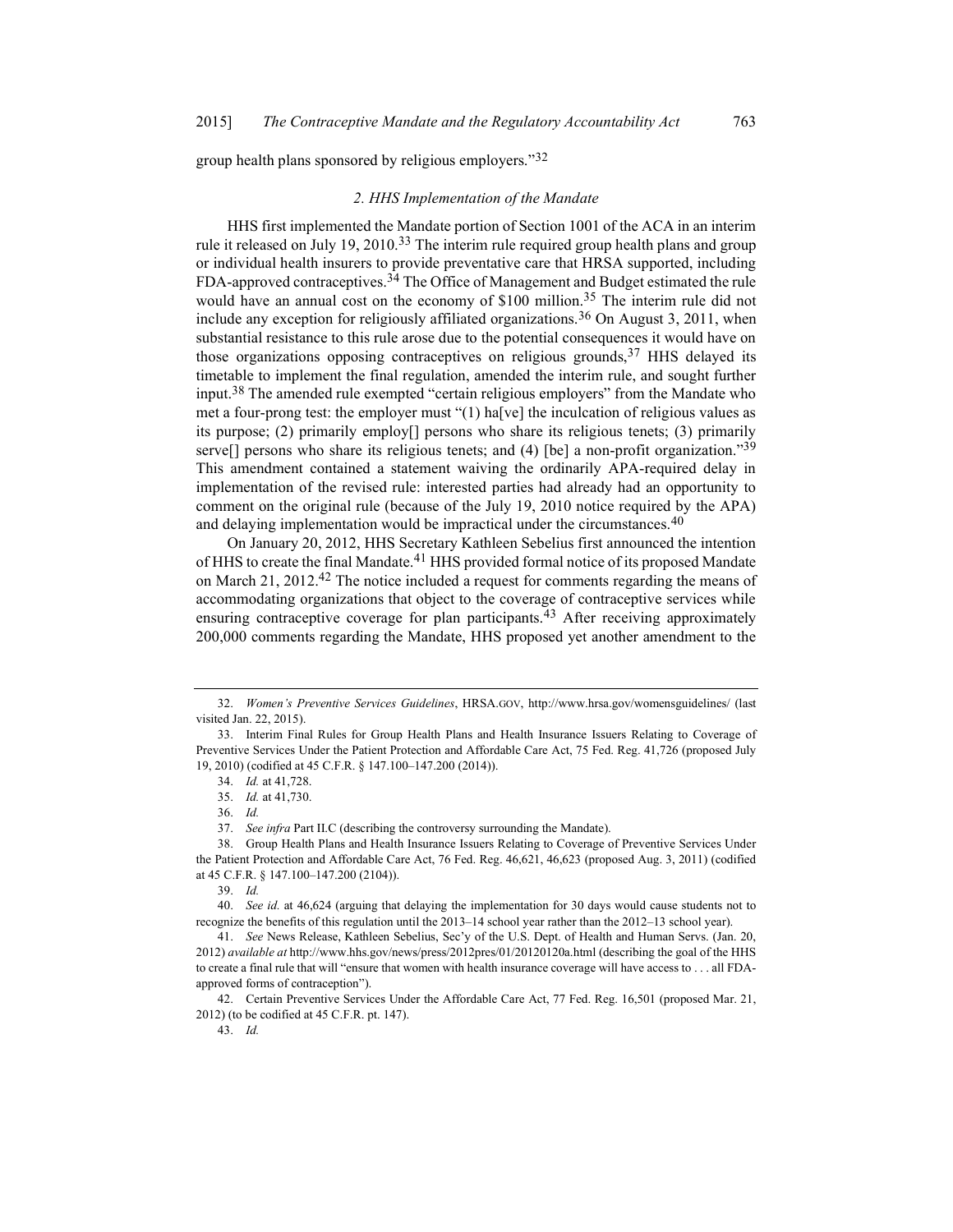Mandate.<sup>44</sup> One such proposed amendment was to redefine religious employers by eliminating the first three prongs of the four-prong test, thereby making all non-profit organizations eligible for exemption from the Mandate.<sup>45</sup> In effect, this amendment made the applicability of the Mandate rest upon the organization's status as either a for-profit or non-profit organization.

#### C. Controversy Surrounding the Mandate and Other Regulations

These amendments made the Mandate inapplicable to non-profit organizations. The final rule, however, upset for-profit organizations opposed to the use of contraceptives for religious reasons. This sparked a series of litigation from such for-profit organizations that argued that they should be exempt from the Mandate. A summary of the litigation surrounding this issue follows.

Since the adoption of the rule, for-profit businesses that refuse to offer contraceptives to their employees have filed more than 40 lawsuits claiming the Mandate is unconstitutional.<sup>46</sup> The major issue in many of these suits is whether the Mandate violates the Religious Freedom Restoration Act (RFRA). $47$  The two cases drawing the most public attention are Conestoga Wood Specialties Corp. v. Sebelius<sup>48</sup> and Hobby Lobby Stores, Inc. v. Sebelius.<sup>49</sup> These two cases produced a circuit split and prompted President Obama to request that the Supreme Court review the issue.<sup>50</sup> The Supreme Court granted review and consolidated the cases.<sup>51</sup>

Conestoga Wood involved a furniture factory entirely owned by the Hahn family—a Mennonite family opposed to the use of certain contraceptives for religious reasons.<sup>52</sup> The Hahns argued that the RFRA and the Free Exercise Clause of the First Amendment protect a for-profit organization's exercise of religion in the same way that they protect an individual's, and the family sought to enjoin the government from enforcing the Mandate.<sup>53</sup> The Third Circuit rejected this argument, holding that neither the RFRA nor the Free Exercise Clause protect a for-profit, secular corporation because "such a

48. Conestoga Wood Specialties Corp. v. Sebelius, 724 F.3d 377 (3d Cir. 2013).

49. Hobby Lobby Stores, Inc. v. Sebelius, 723 F.3d 1114 (10th Cir. 2013).

 <sup>44.</sup> Coverage of Certain Preventive Services Under the Affordable Care Act, 78 Fed. Reg. 8456, 8458–59 (proposed Feb. 6, 2013) (to be codified at 45 C.F.R. pts. 147, 148, and 156).

 <sup>45.</sup> Id. at 8461.

 <sup>46.</sup> Michael Kirkland, Contraception Mandate Reaches Justices, UPI (Sept. 29, 2013, 3:30 AM), http://www.upi.com/Top\_News/US/2013/09/29/Under-the-US-Supreme-Court-Contraception-mandate-reachesjustices/UPI-97671380439800.

 <sup>47.</sup> For example, each of the following cases involves a for-profit company seeking an injunction against enforcement of the contraceptive mandate under the RFRA: Tyndale House Publishers, Inc. v. Sebelius, 904 F. Supp. 2d 106 (D.D.C. 2012); Legatus v. Sebelius, 901 F. Supp. 2d 980 (E.D. Mich. 2012); Geneva Coll. v. Sebelius, 929 F. Supp. 2d 402 (W.D. Pa. 2013); Briscoe v. Sebelius, 927 F. Supp. 2d 1109 (D. Colo. 2013).

 <sup>50.</sup> See Lawrence Hurley, Obama Asks High Court to Review Contraception Mandate Ruling, REUTERS (Sept. 19, 2013, 6:06 PM), http://www.reuters.com/article/2013/09/19/us-usa-courts-contraceptionidUSBRE98I15N20130919 (reporting President Obama's request for the Supreme Court to review the Hobby Lobby decision).

 <sup>51.</sup> Burwell v. Hobby Lobby Stores, Inc., 134 S. Ct. 2751 (2014).

 <sup>52.</sup> Conestoga Wood, 724 F.3d at 379.

<sup>53.</sup> Id. at 387–88; see also Religious Freedom Restoration Act, 42 U.S.C. § 2000bb-1 (2013) (providing that "Government shall not substantially burden a person's exercise of religion even if the burden results from a rule of general applicability" unless such burden satisfies judicial strict scrutiny); U.S. CONST. amend. I ("Congress shall make no law . . . prohibiting the free exercise [of religion].").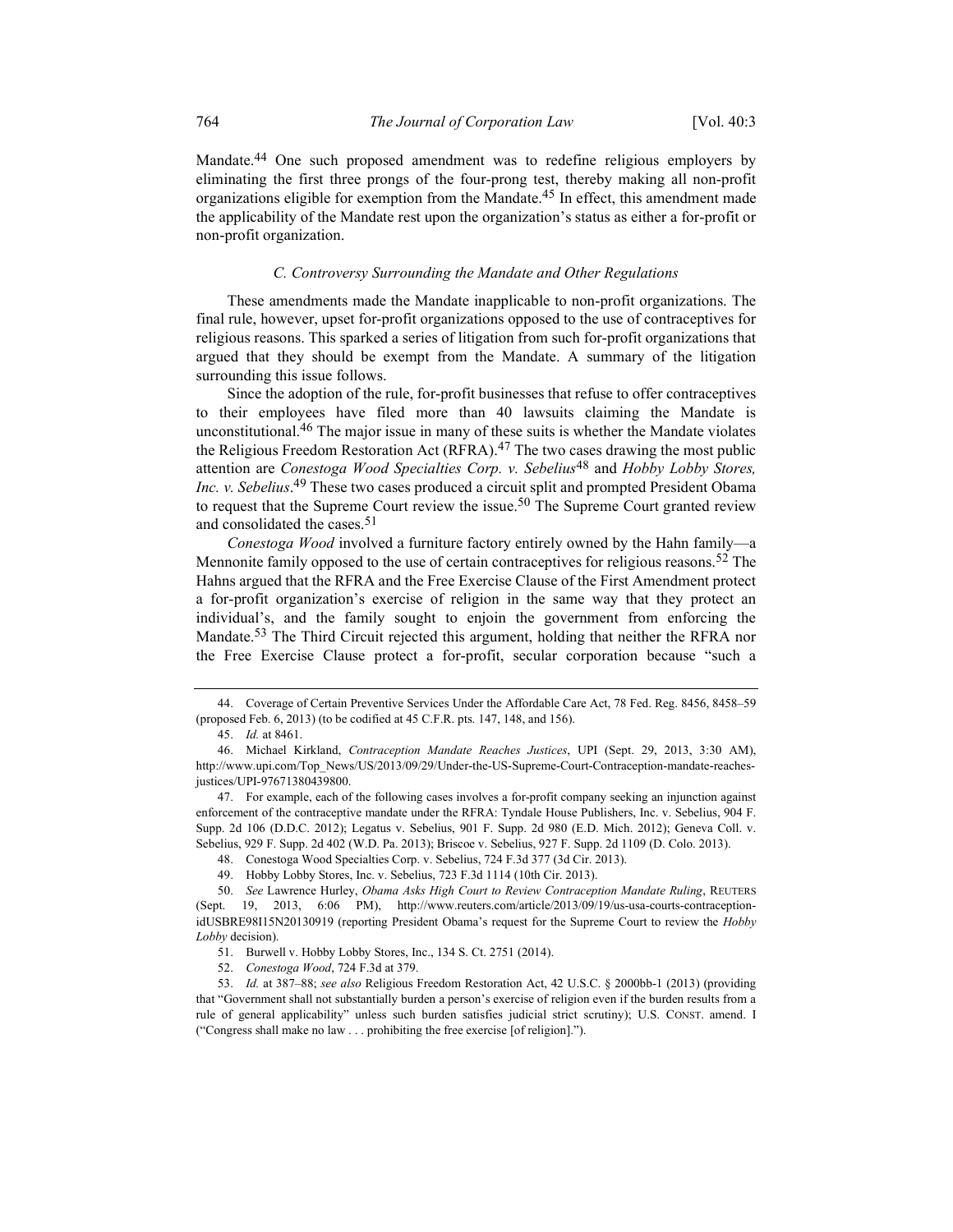corporation "cannot engage in the exercise of religion."54

The Tenth Circuit decided the opposite in *Hobby Lobby*.<sup>55</sup> The owners of Hobby Lobby Stores, Inc., the Green family, brought a similar challenge against the Mandate.<sup>56</sup> As in *Conestoga Wood*, the Greens argued that corporations are "persons" and are able to exercise religion under the RFRA and the Free Exercise Clause.<sup>57</sup> The government argued that the "non-profit status is an objective criterion for determining whether an entity is a religious organization" in other areas of the law and that "Congress did not intend for the RFRA to expand the scope of the Free Exercise Clause."<sup>58</sup> The Tenth Circuit rejected the government's argument, holding that the "collective presence [of the Greens] is sufficient for Hobby Lobby . . . to qualify as 'persons' under RFRA."<sup>59</sup> The court limited its analysis to the situation of a family-owned business.<sup>60</sup> The court emphasized the uniqueness of Hobby Lobby's situation: the Greens used their business to proselytize, made "business decisions according to their faith," and "are unanimous in their belief that [the Mandate] violates [their] religious values."61

The Supreme Court affirmed the Tenth Circuit's decision and reversed and remanded to the Third Circuit.<sup>62</sup> Justice Alito, writing for the majority, noted that the Court's holding "effectively dispatches any argument that the term 'person' as used in the RFRA does not reach the closely held corporations involved in these cases."<sup>63</sup> Alito reemphasized the special circumstances these cases represent: "The companies in the cases before us are closely held corporations, each owned and controlled by members of a single family, and no one has disputed the sincerity of their religious beliefs."<sup>64</sup> Applying the RFRA to the cases, the Court had "little trouble concluding" that the Mandate "substantially burdens" the exercise of religion.<sup>65</sup> The Court applied the "least-restrictive-means standard" to the Mandate and concluded that HHS had other means at its disposal to meet its regulatory goals.66

## D. The Regulatory Accountability Act

On May 23, 2013, a bipartisan group of legislators reintroduced the RAA.<sup>67</sup> The RAA had already been introduced once before in the 112th Congress in 2012, but the Senate failed to pass it.<sup>68</sup> Co-author Senator Mark Pryor<sup>69</sup> argued that the RAA would "fight<sup>[]</sup>

 <sup>54.</sup> Conestoga Wood, 724 F.3d at 388.

 <sup>55.</sup> Hobby Lobby Stores, Inc. v. Sebelius, 723 F.3d 1114, 1114 (10th Cir. 2013).

 <sup>56.</sup> Id. at 1125.

 <sup>57.</sup> Id. at 1128.

 <sup>58.</sup> Id. at 1128–29.

 <sup>59.</sup> Id. at 1137.

 <sup>60.</sup> Hobby Lobby, 723 F.3d at 1137.

 <sup>61.</sup> Id.

 <sup>62.</sup> Burwell v. Hobby Lobby Stores, Inc., 134 S. Ct. 2751, 2804 (2014).

 <sup>63.</sup> Id. at 2769.

 <sup>64.</sup> Id. at 2774.

 <sup>65.</sup> Id. at 2775.

 <sup>66.</sup> Id. at 2780.

 <sup>67.</sup> The Regulatory Accountability Act of 2013, H.R. 2122, 113th Cong. (2013).

 <sup>68.</sup> Ben Goad, Bipartisan Bill Would Overhaul Regulatory System, Target 'Mega-Rules', THE HILL (May 23, 2013), http://thehill.com/blogs/regwatch/legislation/301721--bipartisan-bill-would-overhaul-regulatorysystem-target-mega-rules.

 <sup>69.</sup> Democrat, Arkansas.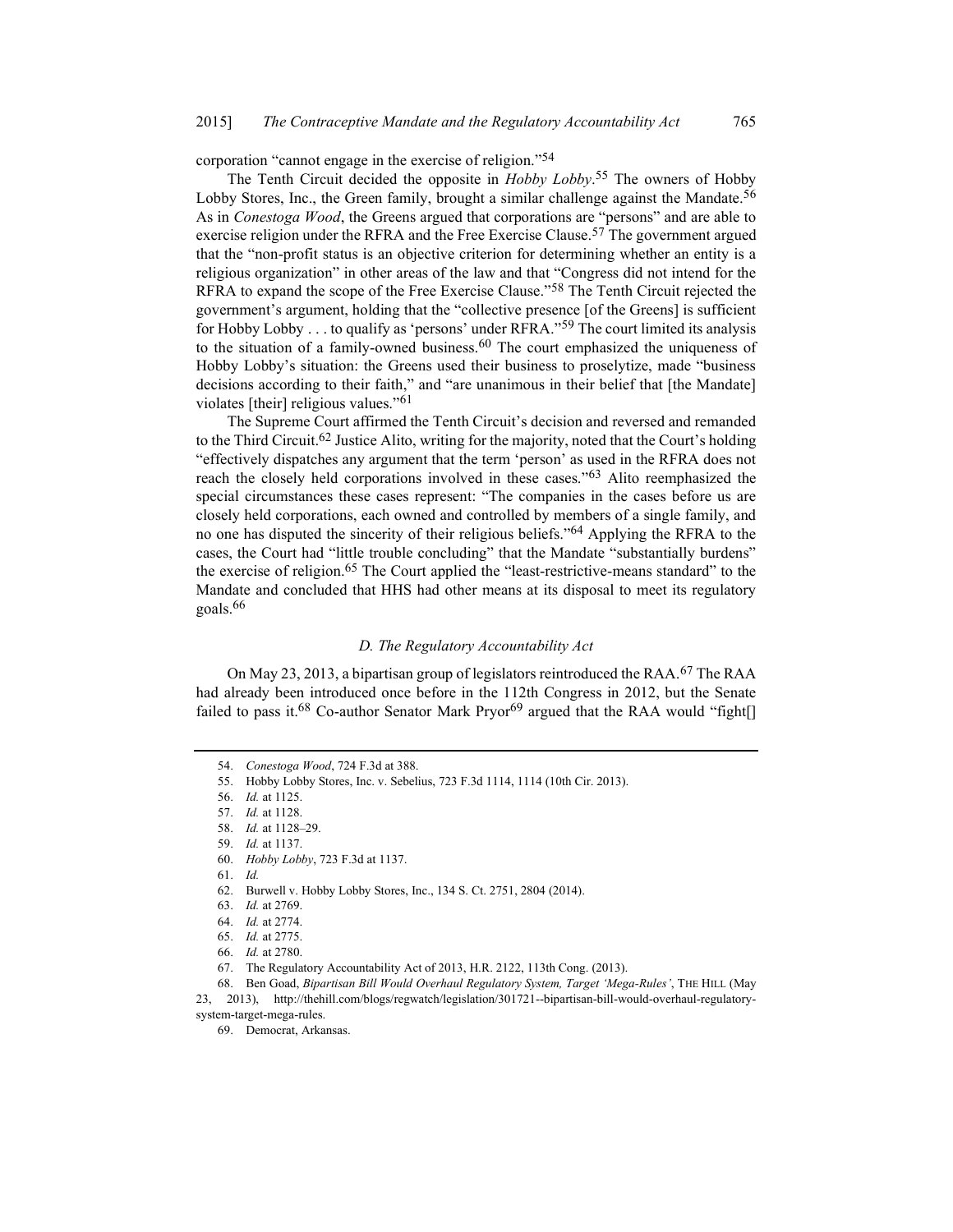overreaching regulations to give businesses the certainty, confidence, and flexibility they need to invest and expand."70 Pryor argued that the RAA would accomplish this by "building a decision-making process based on results and costs."<sup>71</sup>

The RAA's proposed amendments focus on Section 553 of the APA and would make a significant number of changes.<sup>72</sup> First, the RAA creates a higher standard of procedures for rules that are projected to have a significant cost on the national economy by first classifying the rule as either a "major rule" (a rule that has an economic cost of \$100 million or more) or "high-impact rule" (a rule that has an economic cost of \$1 billion or more).<sup>73</sup> Second, the RAA expands the notice requirement by compelling an agency to publish advance notice in the Federal Register 90 days before the agency publishes standard notice of a proposed major or high-impact rule.<sup>74</sup> Third, the RAA also expands the time interested parties have to comment on a proposed major or high-impact rule by requiring an agency to give interested parties 120 days to submit written data, views, or arguments (instead of the 60-day requirement for other rules).<sup>75</sup> Fourth, the RAA forces agencies to conduct a hearing whenever any high-impact rule is introduced, or whenever a "member of the public," via petition, shows that a rule violates the Information Quality Act.<sup>76</sup> Fifth, any rule adopted by an agency under the RAA must adopt the least costly rule that is based on the "best reasonably obtainable scientific, technical, economic, and other evidence and information concerning the need for, consequences of, and alternatives to the rule."<sup>77</sup> Finally, an agency must review any major or high-impact rule within 10 years to determine whether the rule is still necessary, whether the rule is achieving its statutory objectives, whether the rule's benefits justify its costs, and whether the rule can be reformed to "reduce costs while continuing to achieve statutory objectives."<sup>78</sup> The RAA grants some deference to agencies in special circumstances, including exceptions for: impracticability, national security, and "de minimis technical or clerical error" rule adoptions.<sup>79</sup>

# III. ANALYSIS

The proposal of the RAA has been met with substantial resistance. Upon its

 <sup>70.</sup> Press Release, Rob Portman, U.S. Senator, Portman, Pryor Renew Push to Reduce Red Tape on Job Creators (May 23, 2013), available at http://www.portman.senate.gov/public/index.cfm/2013/5/portman-pryorrenew-push-to-reduce-red-tape-on-job-creators.

 <sup>71.</sup> Id.

<sup>72.</sup> See generally The Regulatory Accountability Act of 2013, H.R. 2122 (proposing a myriad of procedural amendments to the APA).

 <sup>73.</sup> See The Regulatory Accountability Act of 2013, H.R. 2122, 113th Cong. § 2(3)(15)–(16) (2013) (defining a "major rule" as "any rule that . . . is likely to impose an annual cost on the economy of \$100,000,000 or more" and a "high-impact rule" as "any rule that . . . is likely to impose an annual cost on the economy of \$1,000,000,000 or more").

 <sup>74.</sup> Id. § 3(b).

 <sup>75.</sup> Id. § 3(b)(d)(3).

 <sup>76.</sup> Id. §§ 3(b)(d)(4), 3(b)(e); see Treasury and General Government Appropriations Act for Fiscal Year 2001, Pub. L. No. 106-554, 114 Stat. 2763A-153 (2000) (requiring the Office of Management and Budget to issue guidelines that would maximize the "quality, objectivity, utility, and integrity of information"); see also Guidelines for Ensuring and Maximizing the Quality, Objectivity, Utility, and Integrity of Information Disseminated by Federal Agencies, 67 Fed. Reg. 8452-01 (Feb. 22, 2002) (enacting those regulations).

 <sup>77.</sup> The Regulatory Accountability Act of 2013, H.R. 2122, 113th Cong. § 3(b)(f)(1), 3(b)(f)(2) (2013).

 <sup>78.</sup> Id. § 3(b)(f)(4)(G).

<sup>79.</sup> Id.  $\S 3(b)(g)(2)(A), 3(b)(g)(3)$ .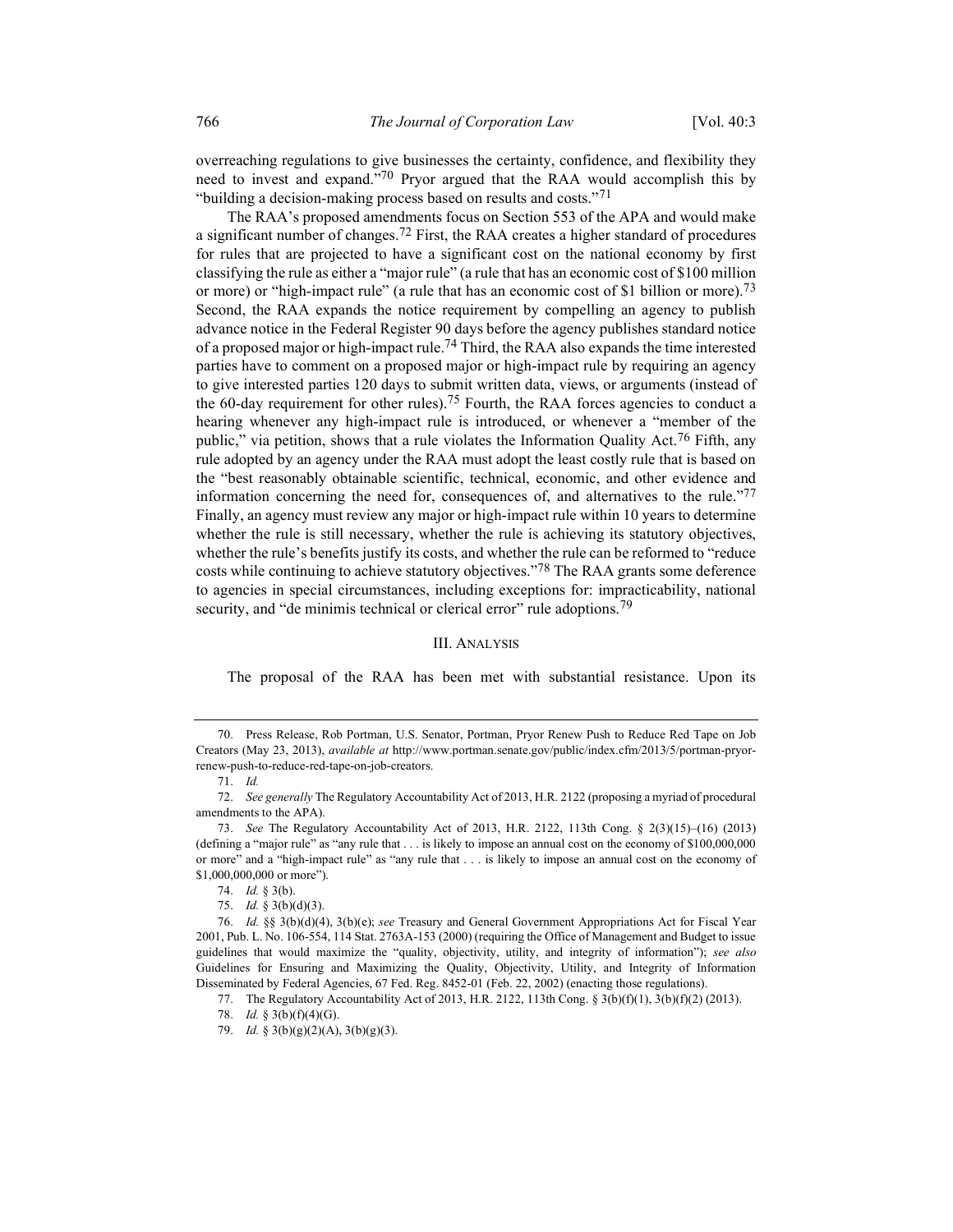introduction, the Obama administration threatened to veto it and released a statement claiming that the RAA would "impose unprecedented procedural requirements on agencies that would prevent them from performing their statutory responsibilities."<sup>80</sup> Additionally, the administration posited that the RAA would create regulatory uncertainty and increase costs for businesses and governments—an ironic position given the RAA's least costly rule requirement.<sup>81</sup> When evaluating the RAA, the issue becomes whether the benefits the RAA would bring in terms of transparency and agency legitimacy are worth the costs it would simultaneously impose on the rulemaking process. This Part discusses the opposing viewpoints and arguments of the sponsors of the RAA and the American Bar Association (ABA).

The sponsoring members of Congress,  $82$  who proposed the RAA, disagree with the Obama administration.<sup>83</sup> These members argue that the exorbitant cost of regulation on the national economy, combined with the economic uncertainty additional regulation brings, requires Congress to update the APA, which fails to address the needs of our modern government.<sup>84</sup> These sponsoring members argue that the APA needs to be reformed to help agencies create better regulations and increase the transparency of the regulatory process.<sup>85</sup>

Oppositely, the ABA argues the rulemaking process is already too burdensome on agencies, and Congress should instead be taking steps to streamline the process, rather than adding more procedures that would impede the responsiveness of administrative regulation.<sup>86</sup> The ABA's belief that "the strength of the APA derives in no small part from the fact that it confines itself to the fundamentals" is apparent throughout its critique of the RAA.<sup>87</sup> The ABA recommends that Congress exercise restraint in reforming the APA and avoid fixing problems that do not exist.88

# A. The RAA as a Tool to Help Agencies Make Better Regulations

Sponsors of the RAA argue that the bill will help agencies make better regulations by doing three things. First, the RAA will codify rulemaking principles found within executive orders.<sup>89</sup> Second, the RAA will improve notice-and-comment rulemaking.<sup>90</sup> And finally,

83. See H.R. REP. NO. 112-294, at 10–13 (2011) (explaining the rationale for proposing the RAA).

84. Id. at 10–11 (citing a Small Business Administration study finding a Federal regulation cost of \$1.75 trillion dollars on the national economy).

85. Id. at 22.

87. Id. at 626.

88. Id.

<sup>80.</sup> Pete Kasperowicz, Administration Threatens Veto of House Deregulation Bills, THE HILL (Nov. 29, 2011), http://thehill.com/blogs/floor-action/house/196049-administration-threatens-veto-of-house-deregulationbills.

 <sup>81.</sup> Id.

 <sup>82.</sup> Reps. Goodlatte (R-Va.), Peterson (D-Minn.), Bachus (R-Ala.), Coble (R-N.C.), Owens (D-N.Y.), Schrader (D-Or.), Smith (R-Tex.), Barr (R-Ky.), Griffin (R-Ark.), Bachmann (R-Minn.), Calvert (R-Cal.), Cotton (R-Ark.), Franks (R-Ariz.), Holding (R-N.C.), Kline (R-Minn.), Noem (R-S.D.), Sessions (R-Tex.), Terry (R-Neb.), Smith (R-Mo.), Crawford (R-Ark.), Davis (R-Ill.), Issa (R-Cal.), Marchant (R-Tex.), Gibbs (R-Ohio). H.R. REP. NO. 113-237, at 1 (2013).

 <sup>86.</sup> Michael Herz, Chair of the American Bar Association Section of Administrative Law and Regulatory Practice, Comments on H.R. 3010, The Regulatory Accountability Act of 2011, 64 ADMIN. L. REV. 624, 626 (2012) [hereinafter ABA Comments] (arguing that Congress's goal should be "to ensure that the rulemaking process will be no more burdensome on agencies than it now is, and preferably less so").

 <sup>89.</sup> Infra Part III.A.1.

<sup>90.</sup> Infra Part III.A.2.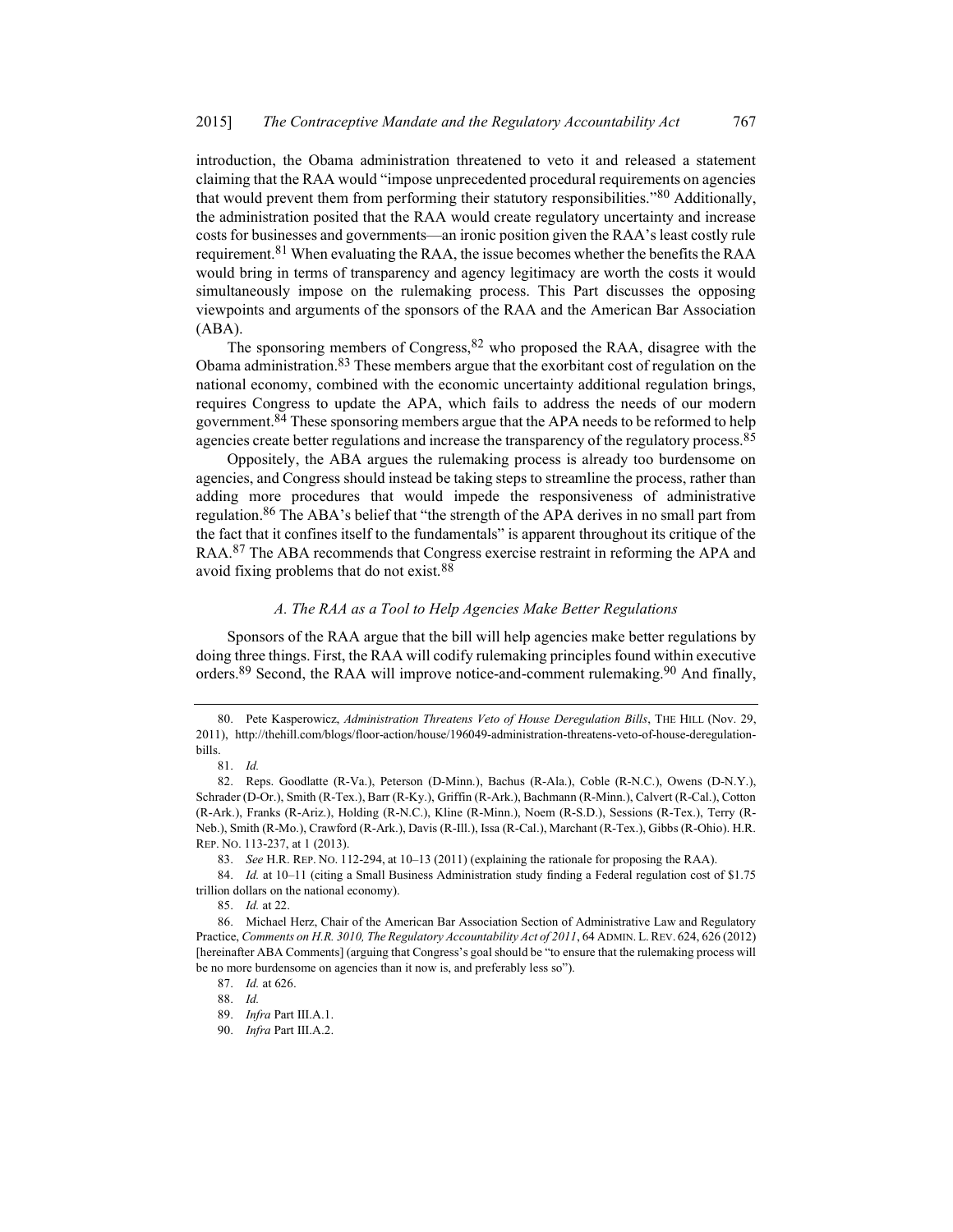the RAA will bring major guidance within the rulemaking process.<sup>91</sup>

## 1. Codification of Executive Orders

The sponsors argue that, while executive orders have required agencies to conduct greater analyses before creating regulations, the lack of judicial review has allowed agencies to ignore these orders and simply avoid complying with them.<sup>92</sup> According to Dr. Jerry Ellig,  $93$  the lack of judicial review leads to the result that "agency regulatory analysis is often incomplete and seldom used in decisions."94 The sponsors believe that agencies currently have many incentives, and no disincentives, to create regulations.<sup>95</sup> The sponsors argue that this leads agencies to the unfortunate result of opting to create regulations, with little analysis done upfront about the problem it seeks to solve, and then conducting the necessary analysis after the adoption of the rule.<sup>96</sup> By codifying these executive orders, Congress would create judicially enforceable law that would force agencies to conduct further analysis before enacting a rule.  $97$ 

#### 2. Modification of Notice-and-Comment Rulemaking

RAA sponsors argue that having a functional, transparent notice-and-comment rulemaking process is important for making better regulations.<sup>98</sup> The sponsors point to a study that reports that "agencies do a poor job of both analyzing the problem that they are trying to solve and then applying [that analysis] to the drafting of a new regulation."<sup>99</sup> By requiring more from the notice-and-comment procedures, the RAA would provide incentives for agencies "to produce good analysis and use it to guide decisions."100

#### 3. Bringing Major Guidance Within Rulemaking Requirements

There is evidence that current doctrines of judicial review "encourage agencies to

100. Id. at 27.

 <sup>91.</sup> H.R. REP. NO. 112-294 at 22–27 (2011).

 <sup>92.</sup> Id. at 23 (stating that "Executive Orders 12291, 12866, 13422 and 13563 all required regulatory agencies in the Executive Branch to conduct regulatory impact analyses, including cost-benefit analysis requirements").

 <sup>93.</sup> Jerry Ellig, Ph.D., is the director of the Regulatory Report Card project at George Mason University's Mercatus Center, and the former deputy director and acting director of the Office of Policy Planning at the Federal Trade Commission.

 <sup>94.</sup> H.R. REP. NO. 112-294 at 23 (2011) (citing Raising the Agencies' Grades—Protecting the Economy, Assuring Regulatory Quality and Improving Assessments of Regulatory Need: Hearing Before the H. Comm. On the Judiciary, Subcommittee on Courts, Commercial and Administrative Law, 112th Cong. 20 (Feb. 28, 2011) (statement of Jerry Ellig, Ph.D.)).

 <sup>95.</sup> Id. at 24.

 <sup>96.</sup> Id.

 <sup>97.</sup> Id. at 25 (describing how commissioners ignore executive orders to conduct cost-benefit analysis by citing the statement of Commissioner Nord of the Consumer Product Safety Commission: "a majority of the Commissioners at this agency have proactively decided to ignore the President's direction to conduct cost-benefit analysis for new regulations").

 <sup>98.</sup> Id. at 26 ("A Federal agency should solicit ideas from the public first rather than develop a predetermined rule before seeking public comment." Cost Justifying Regulations: Protecting Jobs and the Economy by Presidential and Judicial Review of Costs and Benefits: Hearing Before the Subcommittee on Courts of the H. Comm. On the Judiciary, 112th Cong. 37 (2011) (statement of Harold Furchtgott-Roth, Ph.D.)).

 <sup>99.</sup> H.R. REP. NO. 112-294 at 26–27 (2011).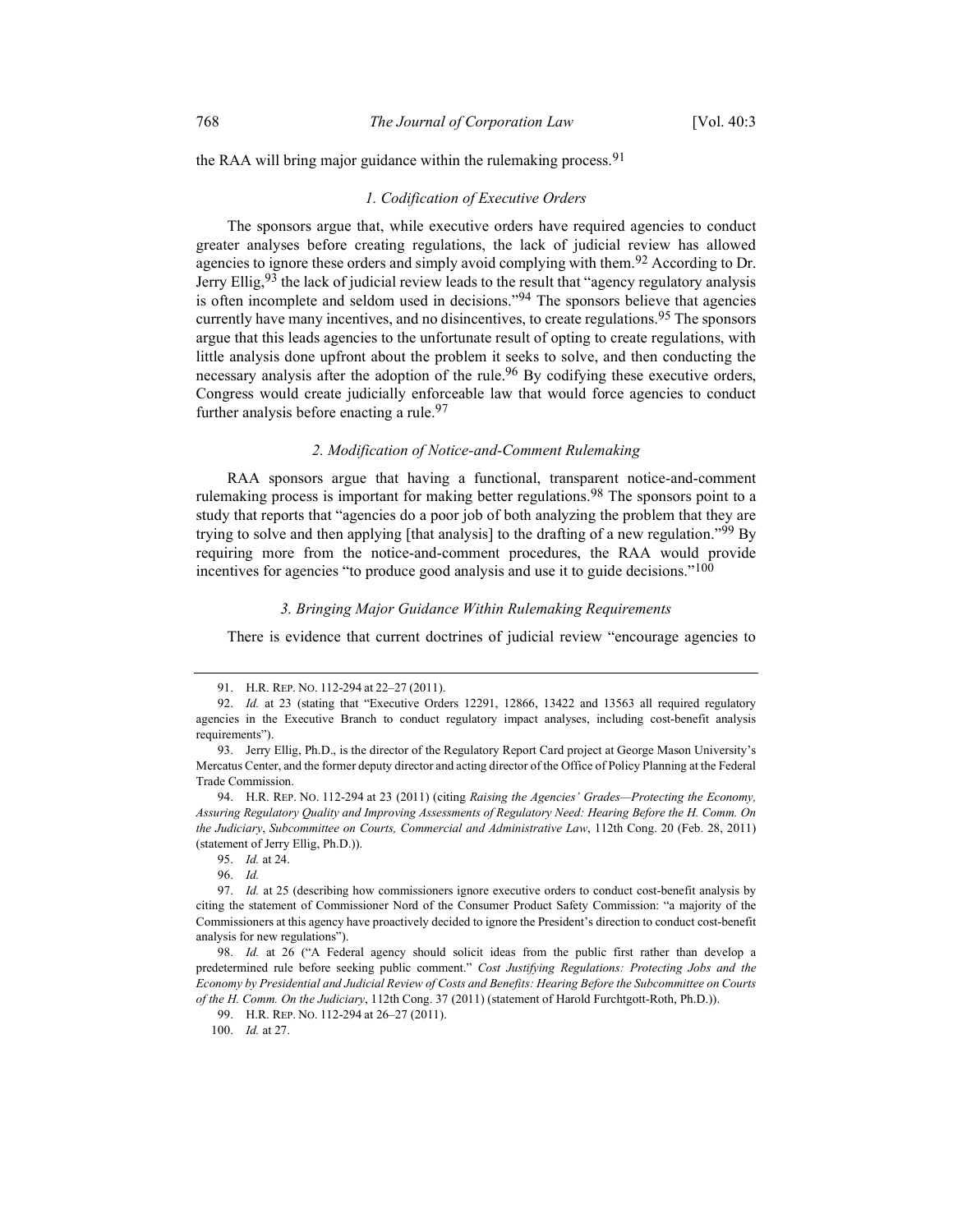issue broad, ambiguous regulations, and then interpret those regulations through mere guidance documents which do not have to be promulgated through any established processes."<sup>101</sup> The sponsors of the RAA argue that subjecting major guidance to some rulemaking requirements would guard against the issuance of such broad regulations and "curb agency abuse."102

## B. The RAA as a Tool to Increase Regulatory Transparency

RAA's sponsors believe that agencies have transformed the rulemaking process to one where agencies make decisions "behind closed doors, away from the public eye and before commencing the legally required regulatory process."<sup>103</sup> To counter this secrecy and transform rulemaking into a more transparent process, the RAA requires advanced notice of potential rulemakings.<sup>104</sup> The advanced notice would serve to "crystalize" for the public the reasons why an agency believes regulation is necessary, whether a regulation's benefits justify its costs, and whether repeal of an existing regulation could solve the problem at issue.<sup>105</sup>

The sponsors of the RAA attempt to extend this transparency by expanding the use of formal rulemaking to the issuance of high-impact rules.106 While formal rulemaking has become an extinct practice,  $107$  the sponsors argue that formal rulemaking is advantageous because it requires a higher standard of proof and better reveals the decision-making process of an agency.<sup>108</sup> The sponsors recognize this may be especially useful for regulations regarding complex empirical or scientific issues.<sup>109</sup> Additional features include the ability to cross-examine proponents of the regulation and the creation of a formal record that would assist in judicial review.<sup>110</sup>

# C. ABA Response: The RAA Will Be Overly Burdensome on Agencies and Current APA Addresses RAA Sponsors' Concerns

The ABA argues that the requirements of more investigation and analysis in the rulemaking process would be "enormously burdensome" to agencies, especially at a time when budgets and deadlines are tight.<sup>111</sup> The ABA recognizes the need for more analysis for rules of greater importance but argues that the "blanket approach" of the RAA ignores

102. Id. at 50.

 <sup>101.</sup> Id. (citing Formal Rulemaking and Judicial Review: Protecting Jobs and the Economy with Greater Regulatory Transparency and Accountability: Hearing Before the Subcommittee on Courts of the H. Comm. On the Judiciary, 112th Cong. 179-80 (2011) (statement of Noel J. Francisco)).

 <sup>103.</sup> H.R. REP. NO. 112-294 at 32 (2011).

 <sup>104.</sup> Id. at 48.

 <sup>105.</sup> Id.

 <sup>106.</sup> Id. at 49.

 <sup>107.</sup> Note that, while the APA outlines the procedures for formal rulemaking, Congress can choose whether or not to require a formal rulemaking procedure in the relevant enabling act. The inefficiencies of formal rulemaking relative to its negligible benefits have resulted in Congress electing, less and less, to require formal rulemaking. For a defense of the legitimacy of formal rulemaking, despite it rarely being used, see generally Aaron L. Nielson, In Defense of Formal Rulemaking, 75 OHIO ST. L.J. 237 (2014).

 <sup>108.</sup> H.R. REP. NO. 112-294 at 35 (2011).

 <sup>109.</sup> Id. at 36.

 <sup>110.</sup> Id.

<sup>111.</sup> ABA Comments, *supra* note 86, at 632.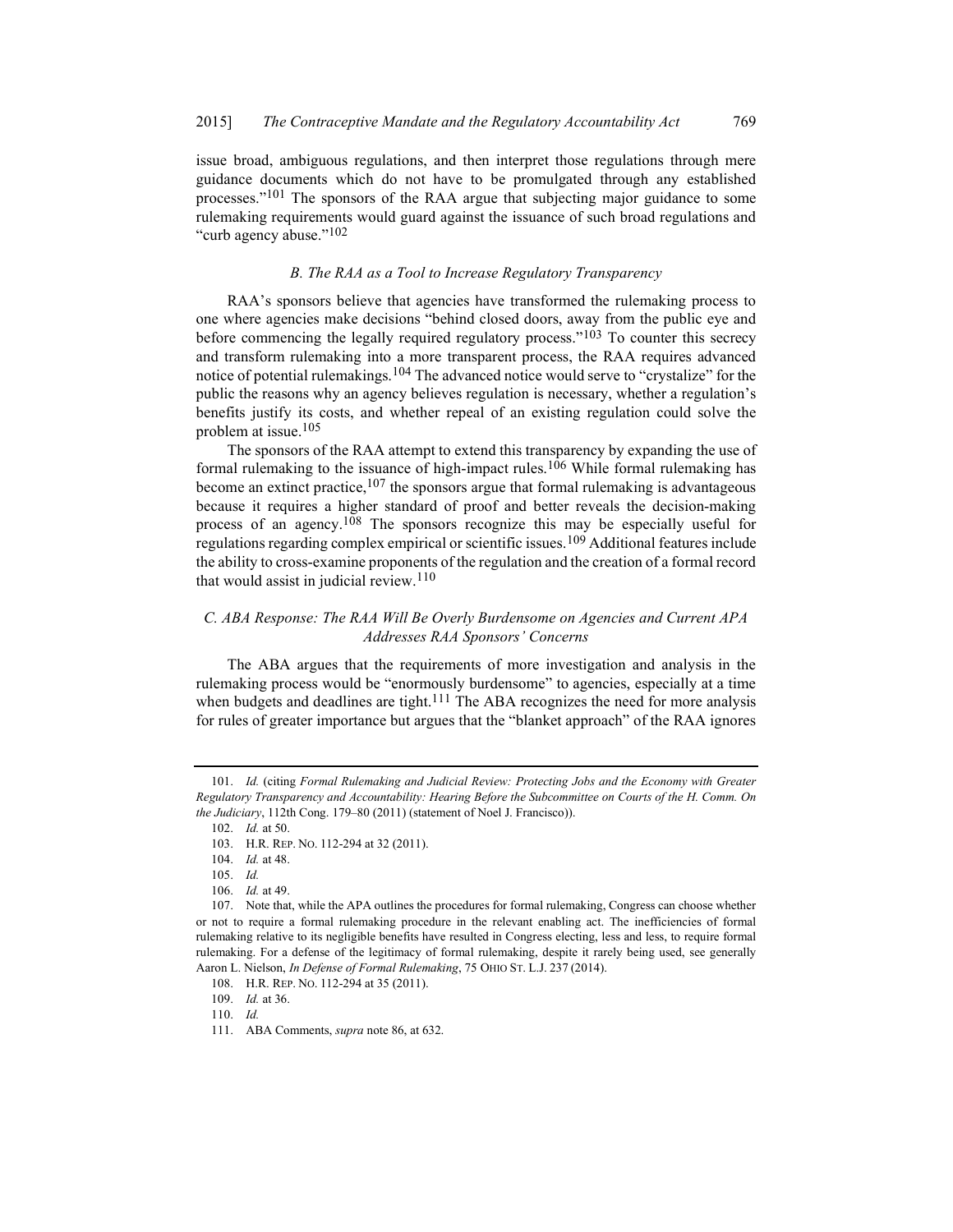alternative solutions already in existence.<sup>112</sup> These alternatives include the ability of Congress to "specify the factors that an agency should take into account when regulating pursuant to a specific provision" in an enabling act, and the requirement of the APA for agencies to respond to any important factors and issues interested members of the public identify through the comment period.<sup>113</sup>

#### 1. Codifying Executive Orders Would Encumber Administrative Rulemaking

The ABA urges Congress to reconsider codifying the Executive Orders, noting that the orders are essentially "hortatory" and require additional analysis and procedures in only "a small minority of cases." $114$  If Congress adopts the RAA, the ABA suggests federal agencies will go the way of California's agencies, when California amended its APA in 1979.115 California suffered from a rulemaking process that was "slow and cumbersome and consume[d] large quantities of staff resources." $116$  These encumbrances of the rulemaking process adversely affected the public health and safety.<sup>117</sup> The ABA argues that California's failed attempt at amending its APA "suggests that a simpler statutory structure like the existing federal APA, regulated sensibly and flexibly by court decisions, is better than a minutely detailed statutory prescription of rulemaking procedure."<sup>118</sup>

#### 2. The APA Needs to Be Streamlined

The ABA suggests that a better solution to regulatory issues would be the "thoughtful harmonization and streamlining" of the procedural burdens the APA places on rulemaking.<sup>119</sup> The ABA's recommendation would be for Congress to collaborate with the President to "rework" rulemaking findings and analysis requirements "with an eye toward rationalizing [them] while also maintaining effective political oversight and promoting sound regulatory outcomes." $120$  To this end, the RAA does too much by forcing agencies to base every rule on factual determinations.<sup>121</sup> Some rules rest solely "on law or pure policy determinations" and therefore are not germane to an administrative rehashing of evidentiary support.<sup>122</sup> It would be best, in the ABA's view, to require further evidentiary analysis "only in substantive statutes in which the nature of the agency's mission lends itself to such a mandate."<sup>123</sup> This allows Congress to customize procedural requirements

 <sup>112.</sup> Id. at 633.

 <sup>113.</sup> Id.

 <sup>114.</sup> Id. at 634.

 <sup>115.</sup> See id. at 635 (describing how California's amendment of California's APA resulted in a variety of unfortunate results, including the need for lawyers to supervise every step of the rulemaking process, an increase of boilerplate findings caused by insufficient funding, and a decrease in agency responsiveness to health and safety issues due to the slowing and burdening impact the amended APA has on agency rulemaking). Note that each state has its own administrative procedure act to handle state agency procedures.

 <sup>116.</sup> ABA Comments, supra note 86, at 635.

 <sup>117.</sup> Id.

 <sup>118.</sup> Id. at 635–36.

 <sup>119.</sup> Id. at 636.

 <sup>120.</sup> Id.

 <sup>121.</sup> ABA Comments, supra note 86, at 637.

 <sup>122.</sup> Id.

 <sup>123.</sup> Id. at 639.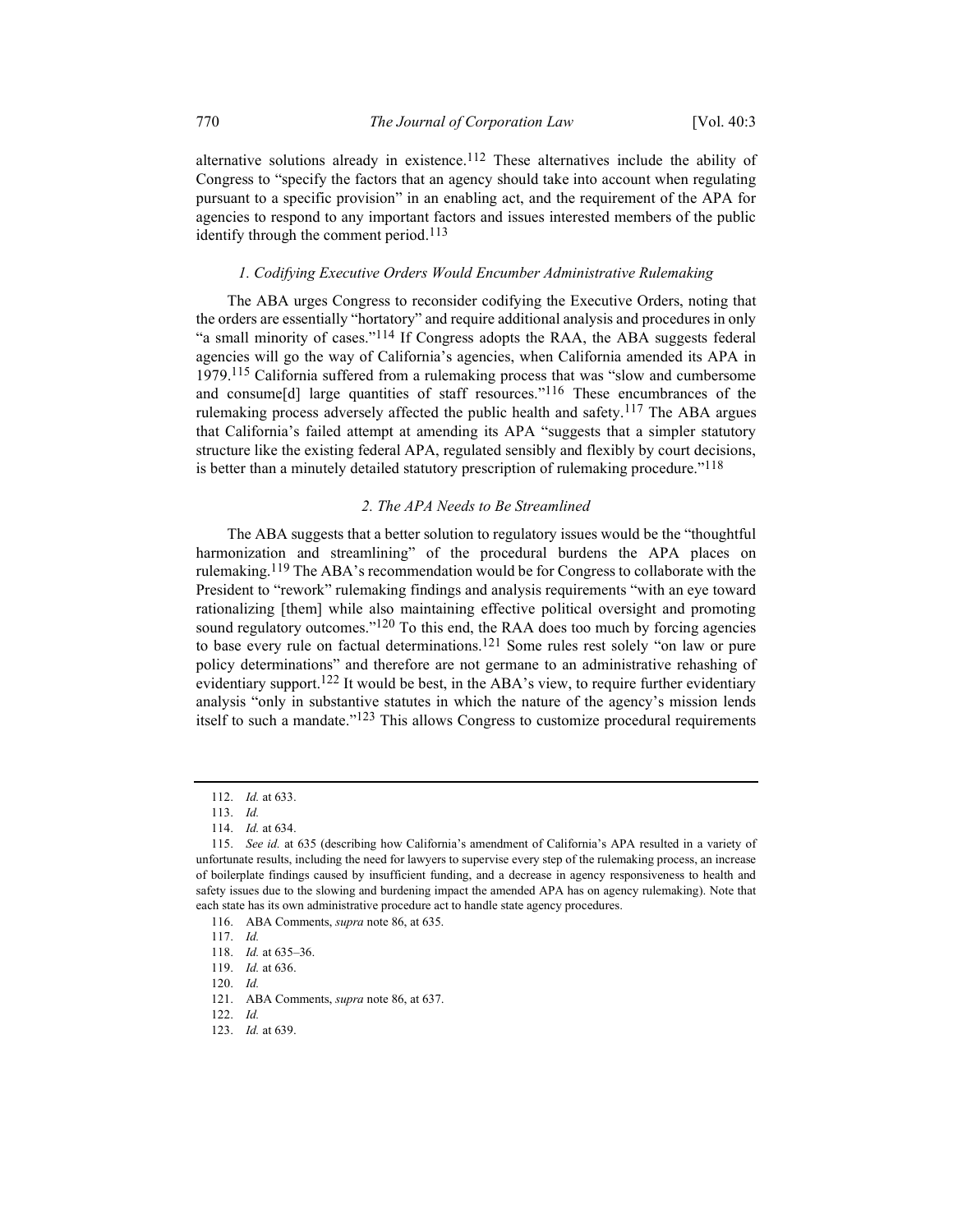to the specific needs of an agency, rather than creating a one-size-fits-all solution.<sup>124</sup> Additionally, the ABA notes that the comment period already requires an agency to "respond to material comments" made about a proposed rule, creating challenges to a rule that lacks evidentiary support.<sup>125</sup>

### 3. Agencies Should Not Become Further Politicized

The fact that some rules rest solely on the law or policy considerations raises another issue with the RAA's requirement of a cost-benefit analysis: most laws Congress passes are enacted under a process where Congress weighs and resolves both the costs and the benefits of the law through the political process.<sup>126</sup> The ABA thinks it is "unlikely" that conducting a cost-benefit analysis in the rulemaking procedure would be a more beneficial opportunity for these kinds of determinations.127

#### 4. The Current Notice-and-Comment Requirement Is Effective

The ABA questions the validity of the RAA's requirement of giving advanced notice of proposed rulemaking and instead believes the current comment period is sufficient to handle the issues the RAA seeks to fix.<sup>128</sup> For the ABA, advanced notice is a "useful tool" but one that an agency should only use at its own discretion, or when Congress explicitly requires.<sup>129</sup> To require advanced notice for every major or high-impact rule would often result in "the costs of the delay [being] greater than the benefits associated with an improved final regulation."130 The ABA argues that the current comment period allows private parties to point out an agency's real error.<sup>131</sup> If such an error exists, the agency will conduct another round of notice-and-comment, functionally making the original notice of proposed rulemaking an advanced notice of proposed rulemaking.<sup>132</sup>

#### 5. Formal Rulemaking Is Obsolete

The ABA also rejects the RAA sponsors' belief that formal rulemaking would be of any value to the rulemaking process and describes formal rulemaking as "obsolete."<sup>133</sup> The ABA contrasts trial-like proceedings, which adjudicate "sharply framed issues," and rulemaking proceedings of administrative policymaking, which often turn on "value judgments" and "policy perspectives that are inherently uncertain."<sup>134</sup> Such hearings naturally become abstract, have "heavy social costs," and prevent agencies from performing their duties "expeditiously."135 The oft-cited example of the inefficiency of

 <sup>124.</sup> Id.

 <sup>125.</sup> Id.

 <sup>126.</sup> ABA Comments, supra note 86, at 642.

 <sup>127.</sup> Id.

 <sup>128.</sup> Id. at 643–45.

 <sup>129.</sup> Id. at 643–44.

 <sup>130.</sup> Id.

 <sup>131.</sup> ABA Comments, supra note 86, at 645.

 <sup>132.</sup> Id.

 <sup>133.</sup> Id. at 650. 134. Id. at 651.

 <sup>135.</sup> Id. at 652–53 (showing that all 16 FDA formal hearings lasted at least two years and, in two instances, more than ten years and "tended to be drawn out, repetitious and unproductive").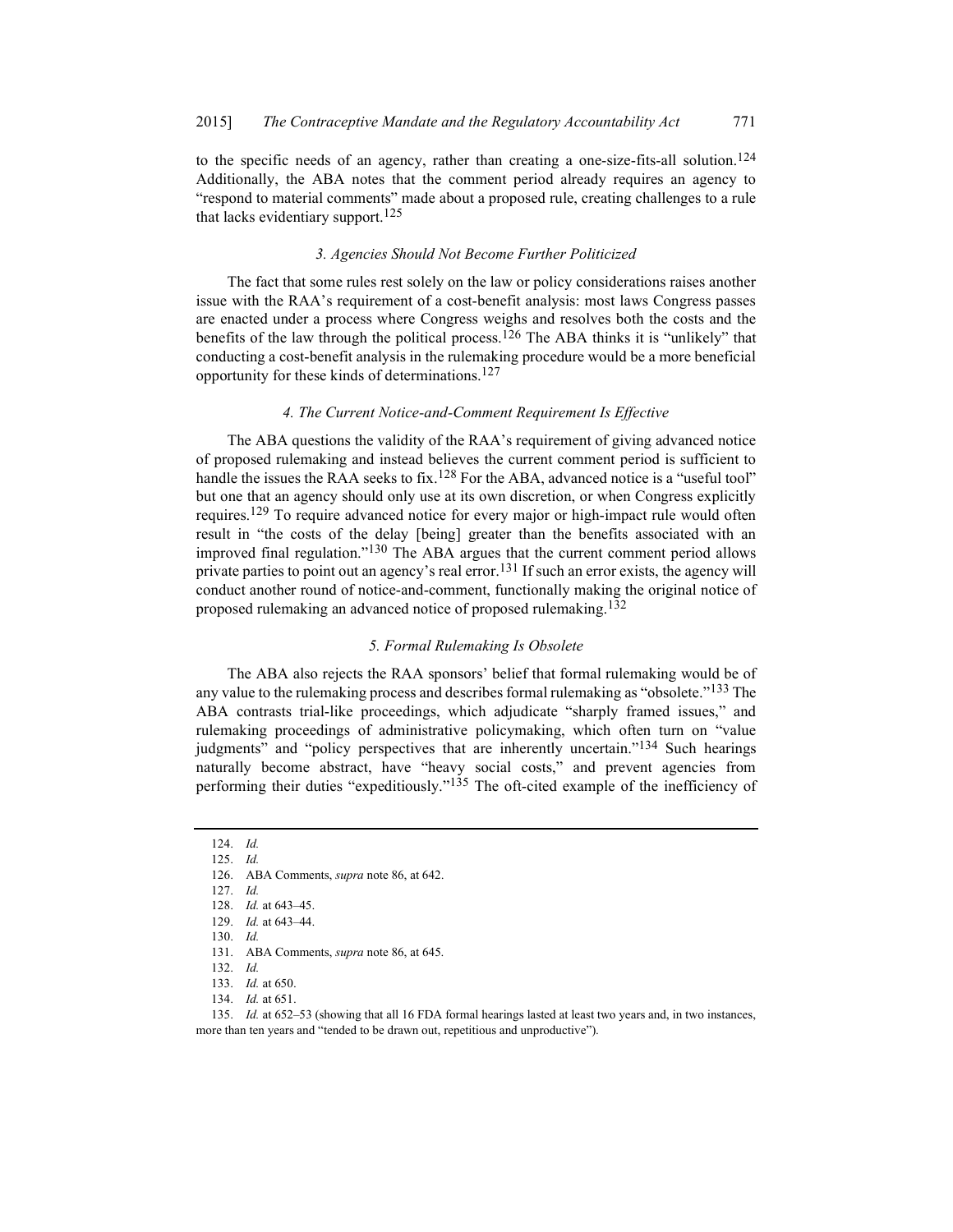formal rulemaking is the Food and Drug Administration's use of formal rulemaking to determine whether peanut butter should consist of 87% or 90% peanuts—a procedure which lasted about nine years and generated  $7736$  pages of transcript.<sup>136</sup> The ABA urges the sponsors of the RAA to either "fundamentally reappraise or omit" the formal rulemaking requirement from the RAA.<sup>137</sup>

#### IV. RECOMMENDATION

While congressional supporters of the RAA offer persuasive reasons for why Congress should implement the RAA, the implementation of the Mandate exemplifies the soundness of the APA's current form and therefore, supports the ABA's argument. If Congress had enacted the RAA prior to the implementation of the Mandate, it is unlikely that the RAA would have made any significant substantive change to the Mandate. Enacting the Mandate under the RAA would have only resulted in greater delays and administrative costs added to its implementation, without any resolution of regulatory issues which were not subsequently resolved through litigation. Accordingly, the RAA creates more problems than it solves, and Congress should not adopt it.

#### A. The RAA Applied to the Mandate

The RAA would have affected the Mandate's implementation in a number of ways. First, HHS would have classified the Mandate as a "major rule" because the OMB estimated the Mandate to have an annual economic impact of \$100 million.<sup>138</sup> The RAA would have required HHS to release advanced notice 90 days before publishing the standard interim rule notice.<sup>139</sup> Because the Mandate is not a high-impact rule (since it was not projected to cost the national economy at least \$1 billion), the RAA would not require a formal rulemaking hearing.<sup>140</sup> The RAA, however, would still require the HHS to conduct further analysis to determine whether the Mandate was "the least costly rule."<sup>141</sup> Furthermore, the RAA would require the HHS to review the Mandate ten years after implementation to determine whether the Mandate was achieving its objectives, whether it was cost effective, and whether HHS could reform the Mandate to reduce costs while continuing to achieve those objectives.<sup>142</sup>

#### B. In the Case of the Mandate, the RAA Would Have Failed to Achieve its Goals

By introducing the RAA, Congress sought to help agencies create better regulations and increase the transparency of the regulatory process.<sup>143</sup> Congress would have failed to further either of these goals by applying the RAA to the Mandate's implementation. Instead, the RAA would have only increased the level of bureaucratic inefficiency, while

 <sup>136.</sup> MICHAEL ASIMOW & RONALD M. LEVIN, STATE AND FEDERAL ADMINISTRATIVE LAW 227 (3d ed. 2009).

 <sup>137.</sup> ABA Comments, supra note 86, at 654.

 <sup>138.</sup> See supra note 73 and accompanying text (defining "major rule") and Part II.B.2 (describing the estimated economic impact of the Mandate).

 <sup>139.</sup> See supra Part II.D (outlining RAA's procedural modifications of the APA).

 <sup>140.</sup> Id.

 $141.$  Id.

 <sup>142.</sup> Id.

 <sup>143.</sup> See supra Part III (describing the RAA sponsors' rationale for implementing the RAA).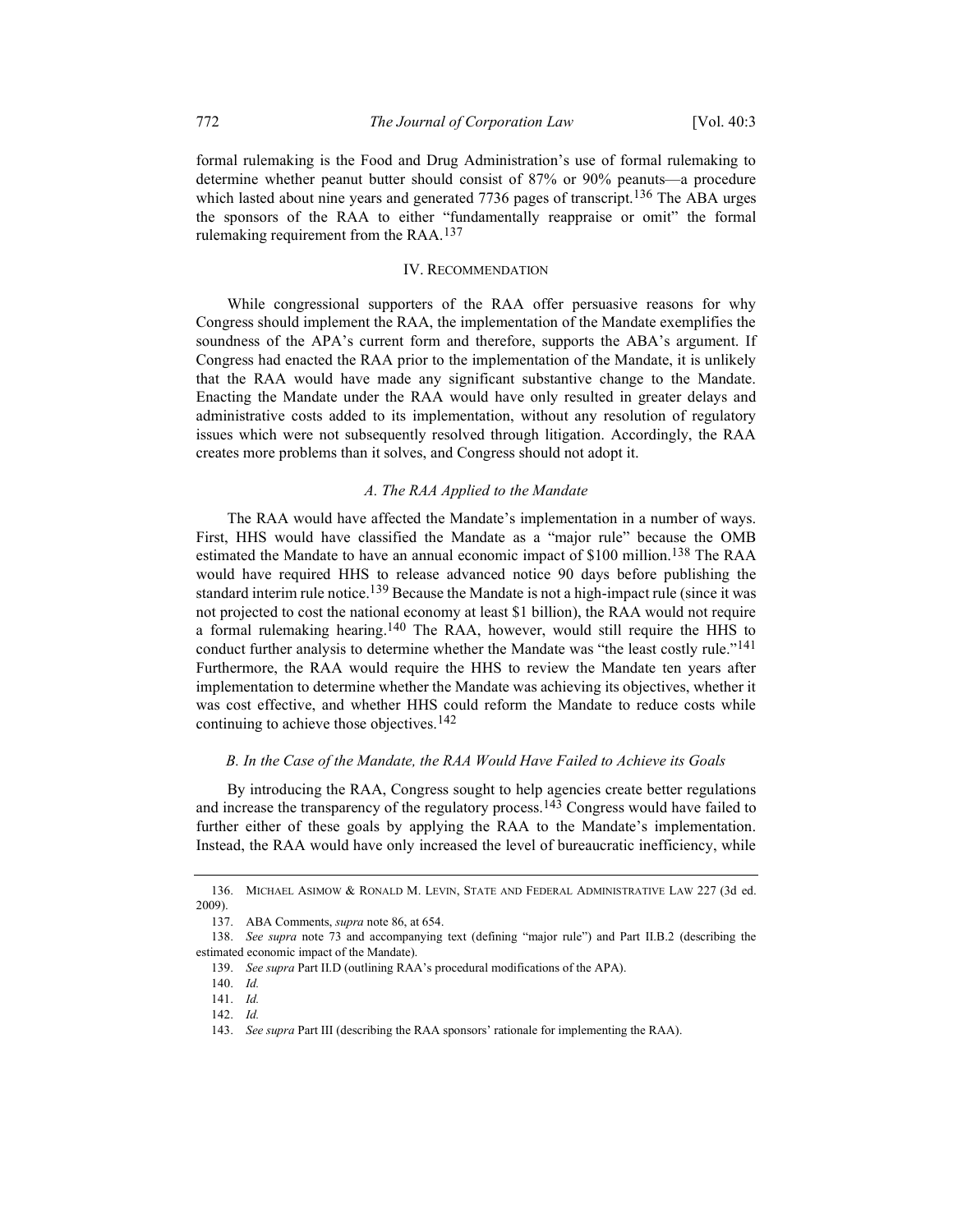adding nothing to the rule's substance and transparency.

#### 1. The RAA Would Not Have Helped HHS Create a Better Mandate

The RAA would have required HHS to do two things differently, with the aim of creating a better quality rule. First, the RAA's requirement of a longer term of notice concerning the proposed rule would give concerned parties a longer time period to formulate their critiques and solutions to the rule. Second, the RAA's required least-costlyrule analysis would ensure that the HHS did all it could to guarantee that the Mandate was as cost efficient as possible. Neither of these alterations would have created a better Mandate.

The longer term of notice would have made little to no difference in creating a better rule. As discussed above, the Mandate went through several phases.<sup>144</sup> The first phase began when HHS introduced the interim rule on July 19, 2010.<sup>145</sup> Resistance to the interim rule required HHS to amend the rule and request further input in its second phase on August 3, 2011.<sup>146</sup> This led to the notice of the final rule on March 21, 2012, and the final proposed amendments on February  $6, 2013$ .<sup>147</sup> Therefore, the period from the original notice of the interim rule to announcement of the final rule took two and a half years. In each of these phases, HHS gave concerned individuals the opportunity to comment on the rule, and HHS responded to the material concerns raised. Surely, adding advanced notice to the beginning of this period would have done nothing more to increase the quality of comments and discourse along each step of this procedure. Instead, the implementation of the Mandate strongly supports the ABA's contention that the APA already provides ample time for concerned individuals to make comments because the APA requires an agency to respond to material comments.148 HHS allowed more time for the public to comment on the Mandate and delayed its implementation due to the errors the public revealed during the notice-and-comment period.<sup>149</sup> This delay reveals the brilliant simplicity of the APA. The APA requires there to be a notice-and-comment period, and that period will only be expanded in proportion to the number of material issues that interested parties raise upon the rule's proposal. In other words, the APA does not apply a one-size-fits-all mentality, but instead realizes that some rules will require more time to implement than others due to their controversial or complicated nature.

The implementation of the Mandate reveals that a least-costly rule would be superfluous in the APA's notice-and-comment regime.<sup>150</sup> The notice-and-comment system allows interested parties to conduct a least-costly analysis for the agency, effectively placing the work in the hands of the market instead of the government. The Mandate's transformation between proposal and implementation exemplifies the market's function in improving administrative rules. The Mandate's original interim rule overlooked a serious

<sup>144.</sup> See supra Part II.B.2 (describing the implementation of the Mandate, including the many revisions it underwent to conform to the material concerns raised during the comment period).

 <sup>145.</sup> Id.

 <sup>146.</sup> Id.

 <sup>147.</sup> Id.

<sup>148.</sup> See supra Part III.C (pointing out how the APA requires agencies to conduct another round of noticeand-comment when comments reveal errors in the proposed rule).

 <sup>149.</sup> See supra Part II.B.2 (describing the change the Mandate underwent during the notice-and-comment period).

 <sup>150.</sup> See supra Part II.D (describing the "least costly rule" and its purpose).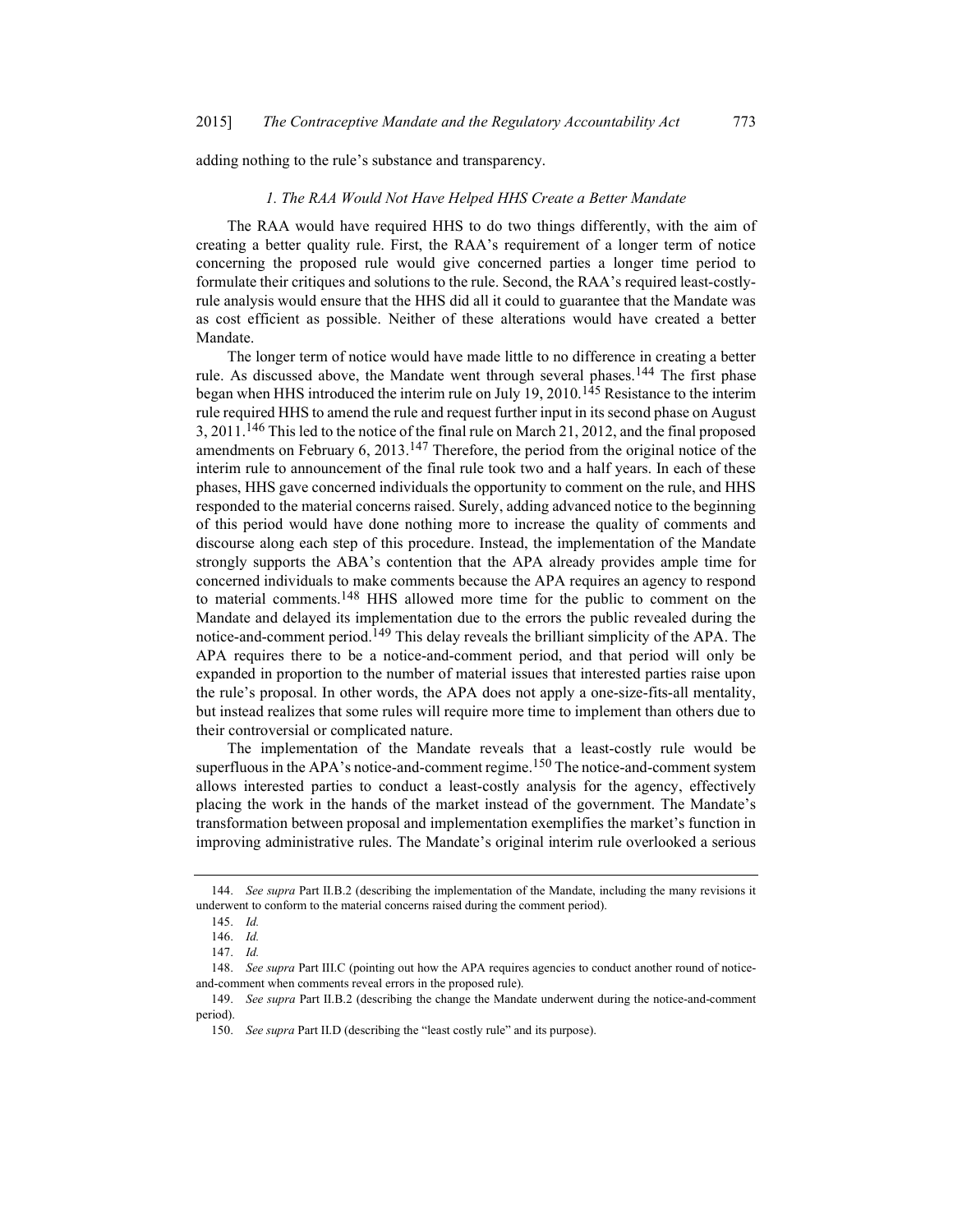constitutional issue: whether the government could require non-profit organizations, which were, for religious reasons, opposed to the use of contraception to provide contraceptives for their employees. Interested parties raised this issue after the HHS introduced the interim rule, and HHS addressed the concern by providing an exemption for all non-profit organizations in the amended Mandate.<sup>151</sup> While this was a constitutional issue and not an economic issue, the results are the same. Private citizens and corporations have an interest in government rules being economically efficient and as little a burden as possible. To this end, the public will offer their expertise and knowledge of the market to achieve the "least costly rule" through the medium of making comments to the agency.

The APA's notice-and-comment approach continues to be effective in resolving legal issues. The Mandate, again, provides an example. The circuit split that resulted from Mandate-incited litigation shows that the problematic aspects of the Mandate were ones not solvable through the rulemaking process.<sup>152</sup> If individuals like the Greens and the Hahns had challenged the Mandate and the challenge resulted in a unanimous determination by circuit courts that the Mandate was unconstitutional or otherwise unenforceable, it would be arguable that the rulemaking process failed because the rulemaking process should resolve such issues before implementation. Alternatively, a circuit split shows the success of the rulemaking process because the remaining controversy involved law that had no clear legal precedent, requiring the Supreme Court's attention and eventual resolution.153 Every regulation has its winners and losers. Legal conflict surrounding a regulation is inevitable. The outcomes of those conflicts reveal how well the regulation was crafted. A regulation, like the Mandate, that results in a circuit split reveals that there were no blatant constitutional errors in its implementation—at least no errors that could be resolved without the help of the Supreme Court. This issue even divided the Supreme Court, producing a  $5-4$  decision.<sup>154</sup>

# 2. The RAA Would Have Encumbered the Mandate's Rulemaking Procedure with Little Positive Benefit

As previously discussed, the RAA would have failed to produce a better Mandate. Not only would the Mandate remain unimproved by the RAA, but the additional procedures required would have added considerable costs to implementing the Mandate and mired any progress in policy debate. Every hour that agencies spend on publishing advanced notice, determining the least costly rule, and holding hearings consumes taxpayer money that is in short supply. If the sponsors of the RAA are truly concerned about regulatory costs on the economy, certainly one of those costs Congress should avoid is the waste of taxpayer dollars. By allowing interested parties in the market, rather than the agency as required by the RAA, to submit their collective thoughts and suggestions on how to make the rule more efficient and effective, the market does the work for the government.

 <sup>151.</sup> See supra Part II.B.2 (outlining how the Mandate was transformed during the notice-and-comment period as interested parties raised material issues).

<sup>152.</sup> See supra Part II.C (describing the controversy surrounding the Mandate, including the circuit split developed by Conestoga Wood Specialities Corp. v. Sebelius, 724 F.3d 377 (3d Cir. 2013) and Hobby Lobby Stores, Inc. v. Sebelius, 723 F.3d 1114 (10th Cir. 2013)).

 <sup>153.</sup> See id. (reviewing the Supreme Court's holding in favor of Hobby Lobby, affirming the Tenth Circuit overturning the Third Circuit's analysis in Conestoga Wood).

 <sup>154.</sup> Burwell v. Hobby Lobby Stores, Inc., 134 S. Ct. 2751 (2014) (Ginsberg, J., Sotomayor, J., Breyer, J., and Kagan, J., dissenting).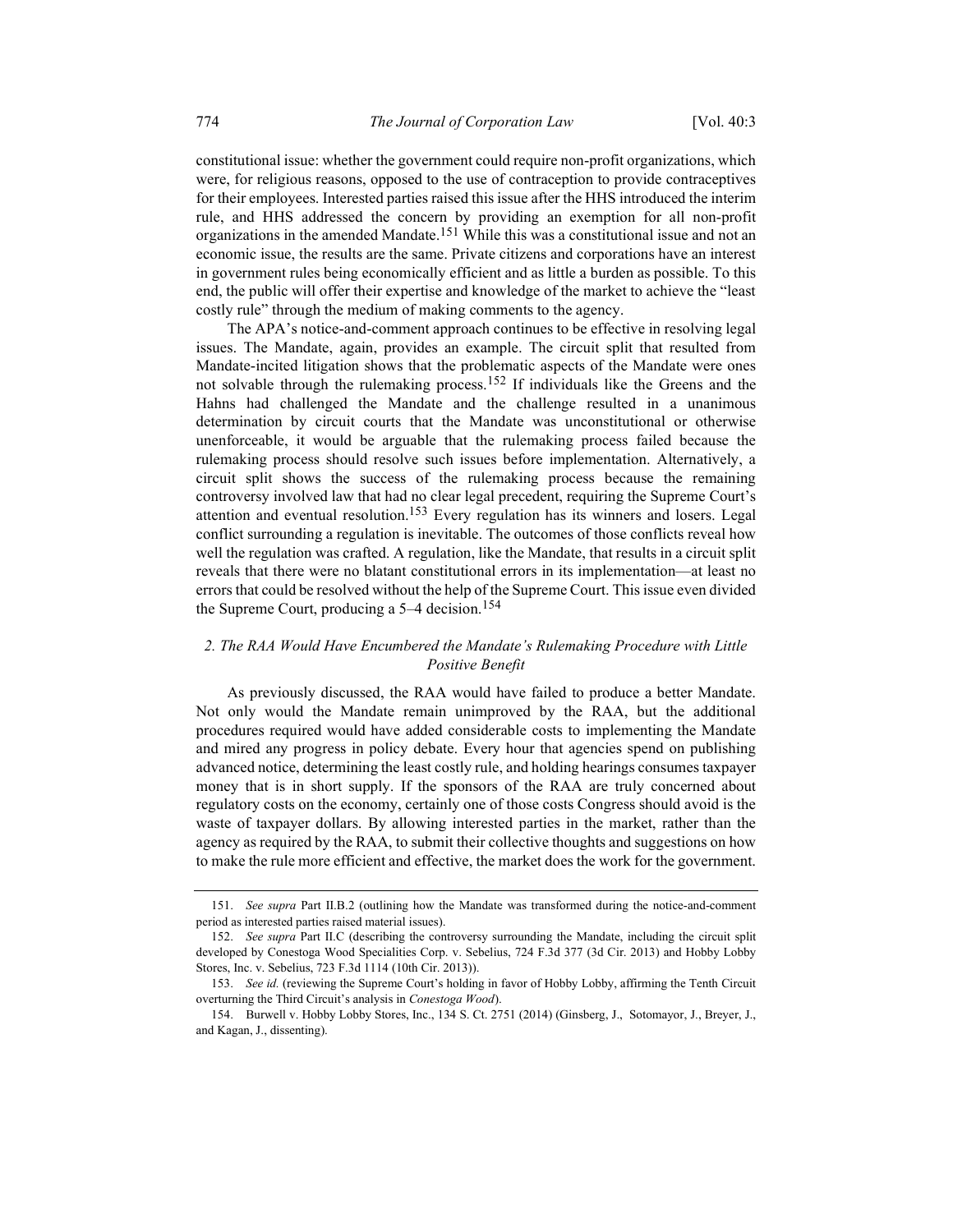# C. Congress Already Holds the Power to Solve the Problems the RAA Seeks to Address

Congress has the ability to specify the procedural steps an agency must take to enact a particular regulation in the regulation's enabling statute. Congress's unique tailoring of procedural safeguards that an agency should follow for a given kind of regulation allows Congress to avoid the problem of creating safeguards that are too broad to fit unique regulatory aims. The Environmental Protection Agency and the Federal Aviation Administration deal with dissimilar problems, so their approaches to problem solving should be different. If Congress notices that a particular agency is failing to consider important input, or is adopting rules too quickly, then Congress should address the problem by narrowly constraining that *particular* agency by enacting more procedures for that agency to follow. The alternative would be to treat all agencies the same and risk a lot of wasted time and resources in those agencies where current procedures are sufficient.

Raising the bar for all agencies directly frustrates one of the goals the sponsoring members of Congress hoped to achieve: "to fight overreaching regulations."<sup>155</sup> The APA applies to both rulemaking and deregulation. Any agency wishing to get rid of any overreaching regulation under the RAA would have to follow all of the procedures that it would have to follow to create a regulation—which are significantly more complex under the RAA. Therefore, these same members of Congress who sponsored the RAA would severely frustrate any attempts to deregulate the economy by passing a law that, ironically, hopes to decrease regulation.

The principal danger to the RAA is that it would force agencies to become more political than ever before. Agencies have been, and should remain, entities of the government that work primarily to implement policy, rather than the centers for political debate. As policy implementers, agencies will no doubt be involved in the political discussion, but it is the executive and legislative branches that should serve as the driving forces behind policy. And this makes sense: citizens vote for their representatives, senators, and president. Citizens do not directly vote for the Secretary of HHS or the Administrator of the EPA, and therefore these officers are not required to answer directly to the electorate. To force agencies to conduct hearings for high-impact rules and conduct least cost analyses on regulations would place into their hands the very decisions that are reserved to our political branches of government. Congress should instead designate, case-by-case, one enabling act at a time, whether an agency must undergo a cost analysis considering factors relevant to the issue Congress hopes the agency will address. Such an approach prevents the broad-stroke approach of the RAA that would unnecessarily inhibit the important work of agencies by transforming them into even greater madhouses of political punditry than they already are. Politicians should avoid unneeded delegations of power, and begin solving problems by fighting through the gridlock into bipartisanship, thereby addressing any ineffective and overly burdensome regulations at their sources: Congress and the President.

#### V. CONCLUSION

The proposed RAA offers many changes to the APA that would have a significant impact on agency rulemaking. Adding substantial procedures to an agency's introduction

<sup>155.</sup> See supra Part II.D (quoting Senator Mark Pryor's statement in favor of the RAA, giving his rationale for sponsoring the RAA).